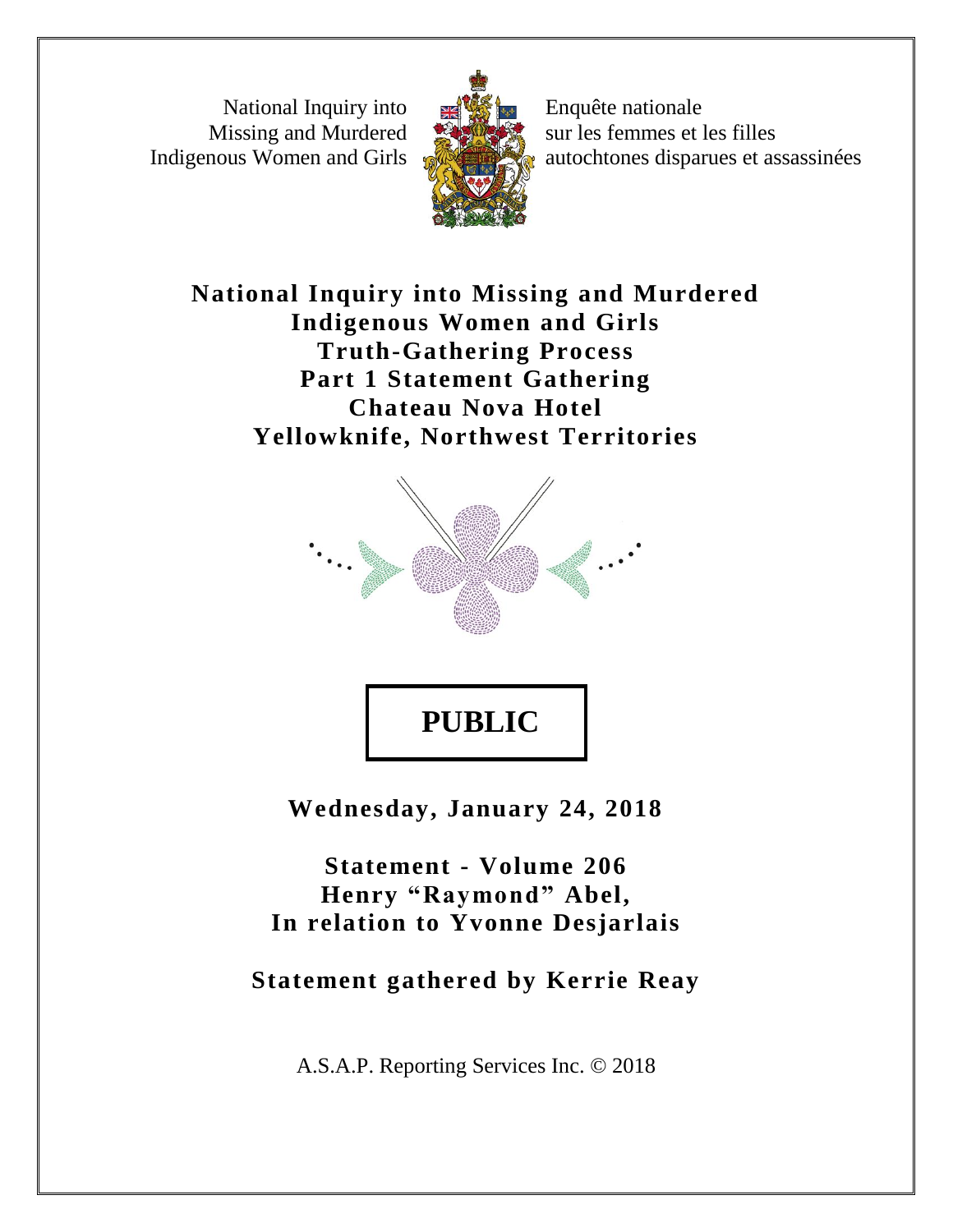#### **TABLE OF CONTENTS**

**Statement Volume 206 January 24, 2018 PAGE Witness: Henry "Raymond" Abel Statement gatherer: Kerrie Reay**

| Testimony of Henry "Raymond" Abel 1 |  |  |  |  |  |  |  |  |  |  |
|-------------------------------------|--|--|--|--|--|--|--|--|--|--|
| Reporter's certification 29         |  |  |  |  |  |  |  |  |  |  |

**Documents submitted with testimony: none.**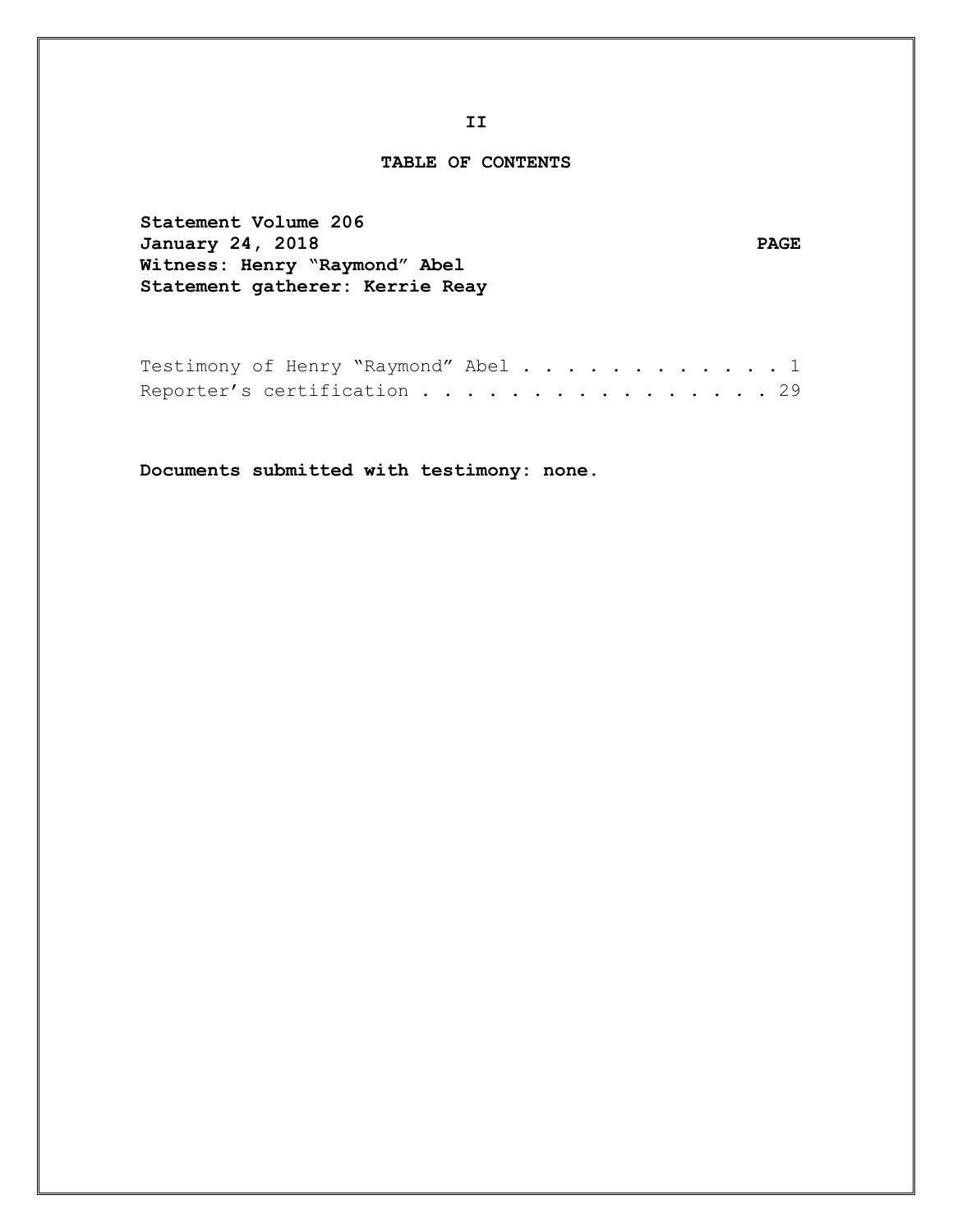**Statement - Public 1 Henry Abel (Yvonne Desjarlais)**

 Yellowknife, Northwest Territories --- Upon commencing on Wednesday, January 24, 2018 3 MS. KERRIE REAY: Raymond, are you ready? 4 MR. HENRY ABEL: Yes, I'm ready. 5 MS. KERRIE REAY: Okay; all right. So as I said, I'm just going to read for the record the information required, just to start, to 8 start this -- your testimony. This is Kerrie Reay, statement taker with the National Inquiry into Missing and Murdered Indigenous Women and Girls, at Yellowknife, in the Northwest 12 Territories, on January the 24<sup>th</sup>, and the time is 10:38. Today, I am speaking with Henry Abel. Henry goes by the name of Raymond, so I'll be referring to you as Raymond. With us today is Raymond's niece, Diana Lockhart, and Raymond's nephew, Bernard Michel(ph). 18 Raymond is of the Denesuline? MR. HENRY ABEL: Denesuline. 20 MS. KERRIE REAY: First Nation? MR. HENRY ABEL: First Nation. MS. KERRIE REAY: And also known as Chipewyan? And you reside in Lutsel K'e Dene. MR. HENRY ABEL: Lutsel K'e Dene. MS. KERRIE REAY: Lutsel K'e Dene, and that

*A.S.A.P. Reporting Services Inc.*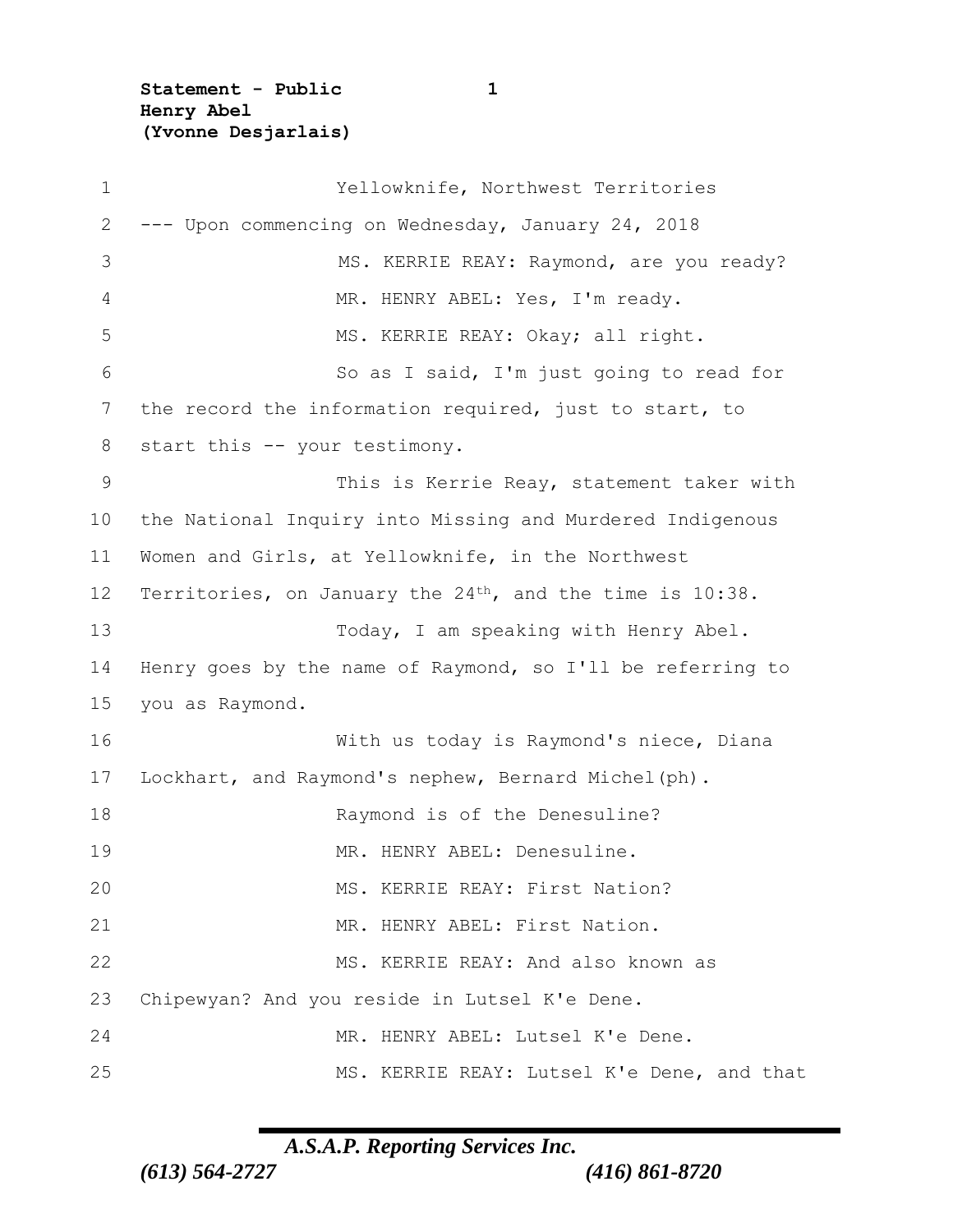**Statement - Public 2 Henry Abel (Yvonne Desjarlais)**

 was formerly known as Snowdrift, here, in the Northwest Territories? MR. HENRY ABEL: Yes. 4 MS. KERRIE REAY: And today, you are here to speak about the murder of your sister Yvonne Desjarlais, here, in Yellowknife, on December 31st, 2012. 7 Also in the room today we have Roy Erasmus, that's E-r-a-s-m-u-s, as your health support. 9 And Raymond, you are here voluntarily, to provide your truth, for your sister, and also to provide any information in terms of your own personal survivorship, that you would like to share with the Commissioners, and you understand that you are both being videotaped and that you're being audiotaped? MR. HENRY ABEL: Yes. 16 MS. KERRIE REAY: Okay. We have also discussed your evidence today and we are asking the Commissioners for in-camera designation, with anonymity. And I will get you to confirm that the reason that you're asking for this is that your community is very isolated and the information that you may provide today could cause you and your family great difficulty in securing food and using local services. And the isolation is that there are no highway into your community and to get food outside of your community could be anywhere from four hours to two days,

## *A.S.A.P. Reporting Services Inc. (613) 564-2727 (416) 861-8720*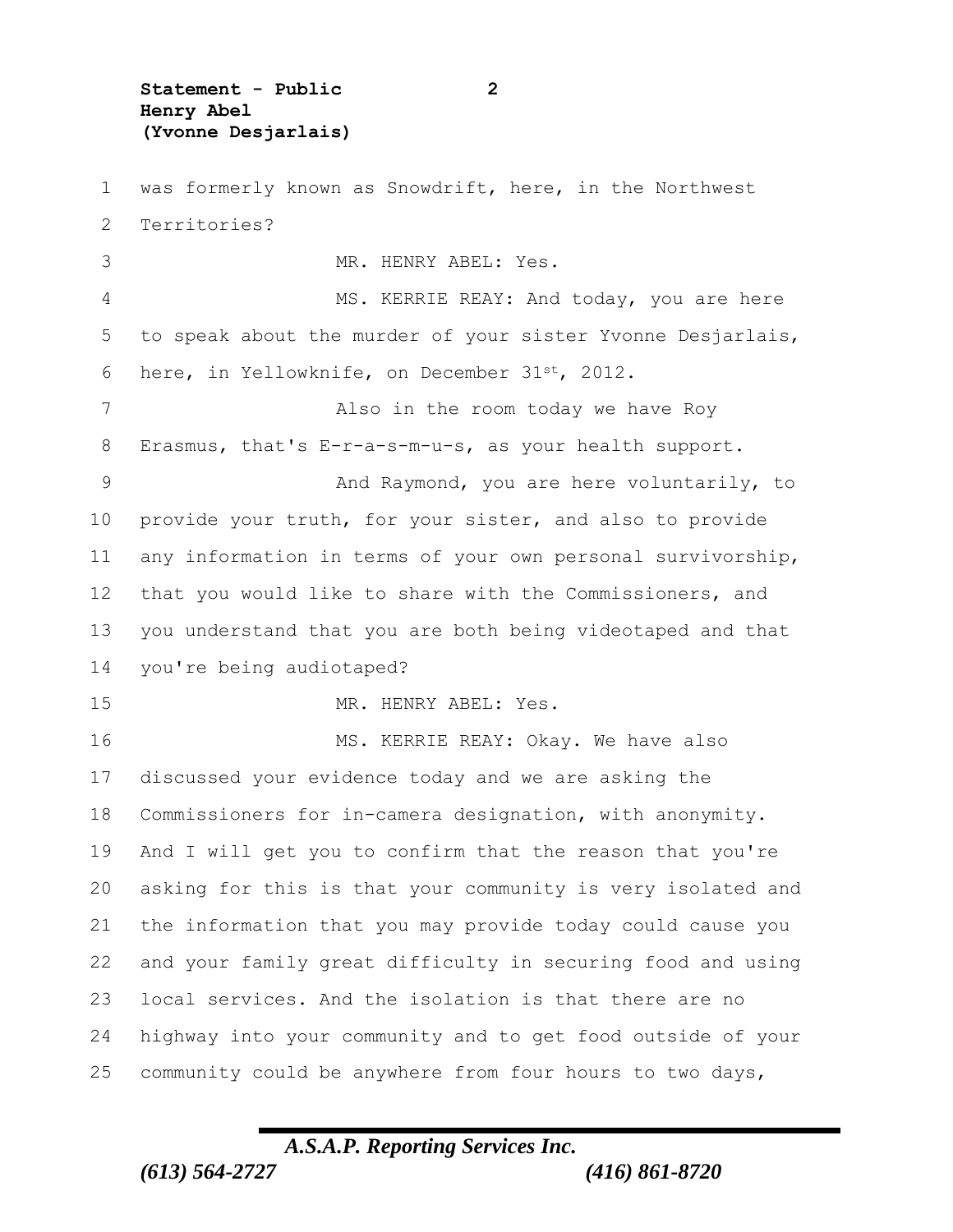**Statement - Public 3 Henry Abel (Yvonne Desjarlais)**

 depending on whether you have to fly out, take a boat or use a Ski-Doo. Is that correct? 4 MR. HENRY ABEL: That's correct, yes. [*Registrar's note: the witness subsequently requested that his statement be made public*.] 7 MS. KERRIE REAY: Okay. So as we discussed, Raymond, the floor is yours. Please start wherever you would like; if you want to start when you were younger and growing up with your sister, or -- it's up to you. 11 Now, to clarify; you were going to start in your language -- MR. HENRY ABEL: Yes. 14 MS. KERRIE REAY: -- and that language is Dene? MR. HENRY ABEL: Dene and some (inaudible). 17 MS. KERRIE REAY: Okay. Welcome. MR. HENRY ABEL: (Native language) I'm happy to be part of this gathering of Missing and Murdered conference. I come from a small community called Lutsel K'e Dene, home of the Lutsel K'e Dene First Nation. Growing up in that community that used to be called Snowdrift and the name has been changed in -- I believe in the 1980's - place of small fish. That's what it

*A.S.A.P. Reporting Services Inc.*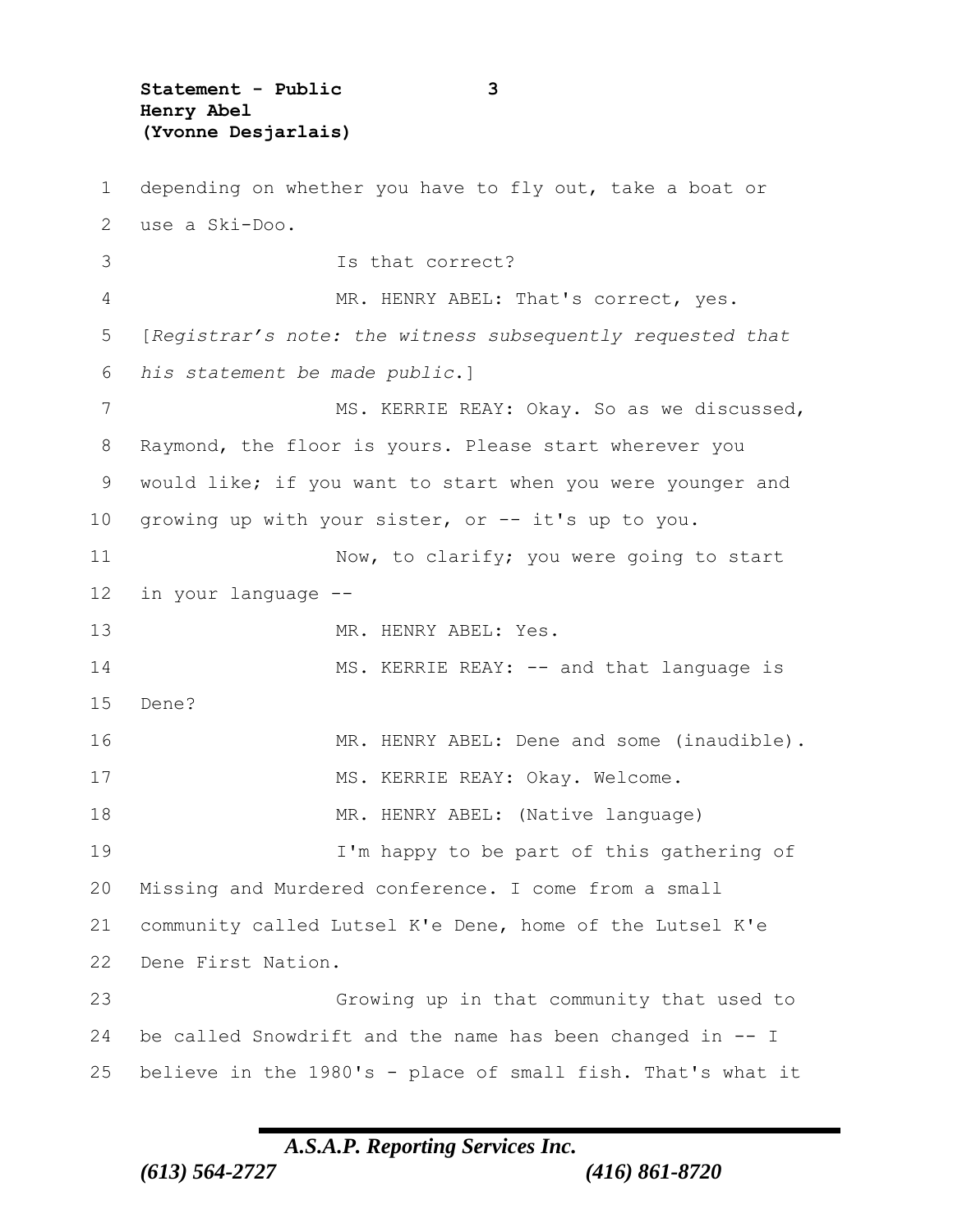**Statement - Public 4 Henry Abel (Yvonne Desjarlais)**

 transfers to in Chipewyan (Native language). Right now I'm in (inaudible) territory, in Yellowknife. Also, in Chipewyan, we call it (Native language). It's another fish of the species of white fish. And we have been neighbours there through stories that I've heard were in Treaty 8 (inaudible) and through talking about land claims. In the 1970's, there, I remember a formed Indian brotherhood which is now the Dene Nation. At that time the chiefs got together on this -- to make good for Native people that were caught up in racism and land grafts, and the industrial growth, there, that was happening in Yellowknife, with the gold mine that existed 14 at that time and -- and that gold mine that was here, I was part of it, in work-wise, working underground. 16 And that was a wages of earning to live in a place like Yellowknife, a bigger place, community, city of -- larger than where I had grown up, and working for wages. And prior to that I would go back to my name change. I went by the name Raymond, growing up. My parents called me Raymond, elders, people that knew me, same age, knew me as Raymond. And going to day school up to Grade 6, turning -- less than a month before turning 13, I was sent

### *A.S.A.P. Reporting Services Inc.*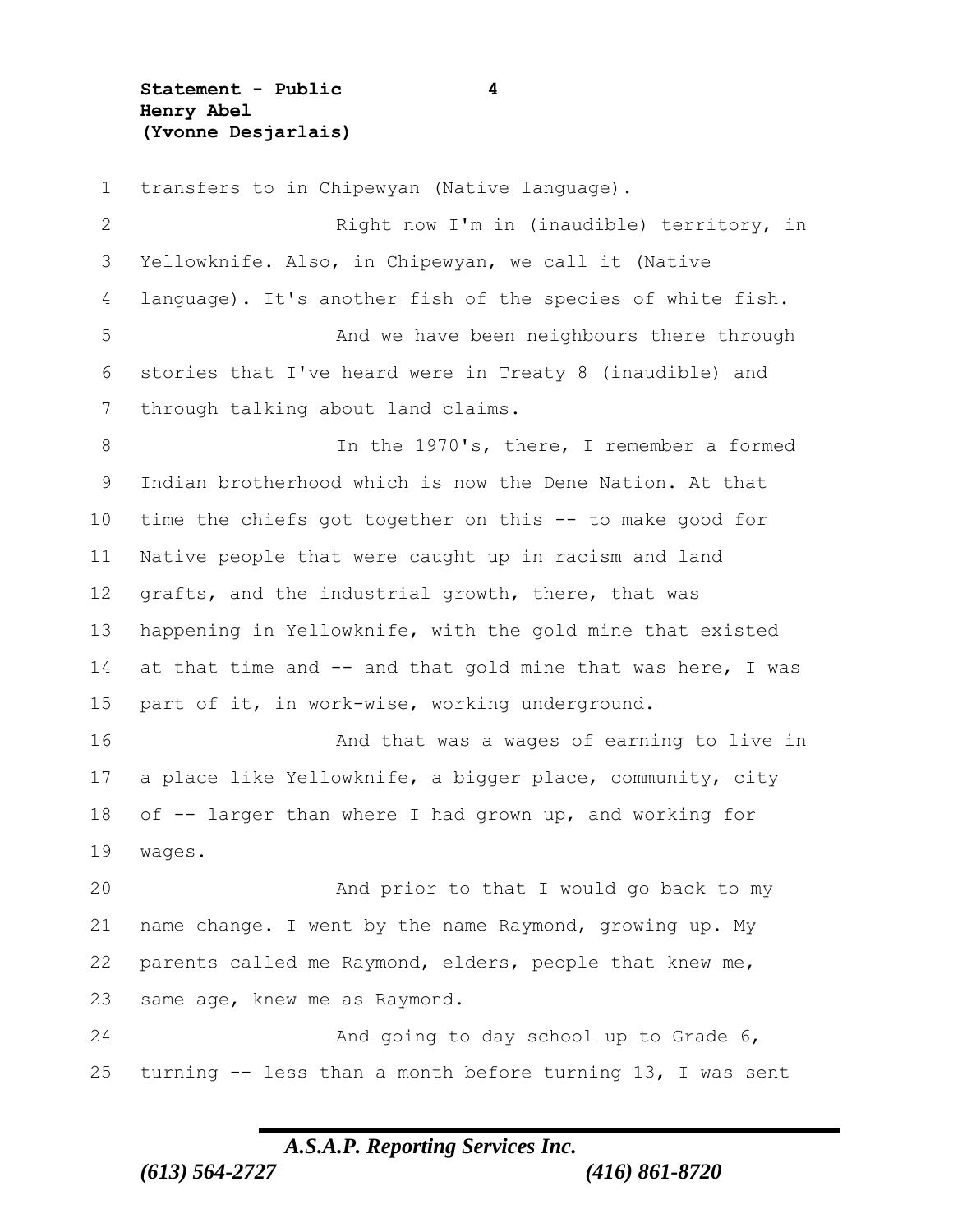**Statement - Public 5 Henry Abel (Yvonne Desjarlais)**

 to Lapointe Hall, in Fort Simpson. There, I stayed there for a nine-month school year -- 1968-1969 school year, and I went to Breynat Hall the following year, in Fort Smith. But in that school year, in Fort Simpson, there was a person that was my mentor, my grandmother, passed away while I was in residential school. I wasn't aware of it. I was never informed or contacted. When I got back in June, when school was over, going back home, I didn't know what to expect; shy, I had been away for ten months, and when I got back my grandmother wasn't there, and when I got back there my mother informed me that my grandmother was gone, she had passed away. And when he said -- what she said about my grandmother; my mother told me that she didn't know I had left for school. Through the time, through the years,

 through the months that I was gone, she's been asking for 17 me. Grandma has been asking for you; why I was gone, where I went. But I don't recall that she did tell me I went to school or not, but that's when she told me that. She asked for me, and she's gone.

 Maybe from that point on, I don't know how 22 I felt that time. I felt that something was gone, something was lost but I didn't know what it was.

 To me, with my mother, it's similar. Like 25 I don't know where  $--$  I mad over that. To me they're gone,

### *A.S.A.P. Reporting Services Inc.*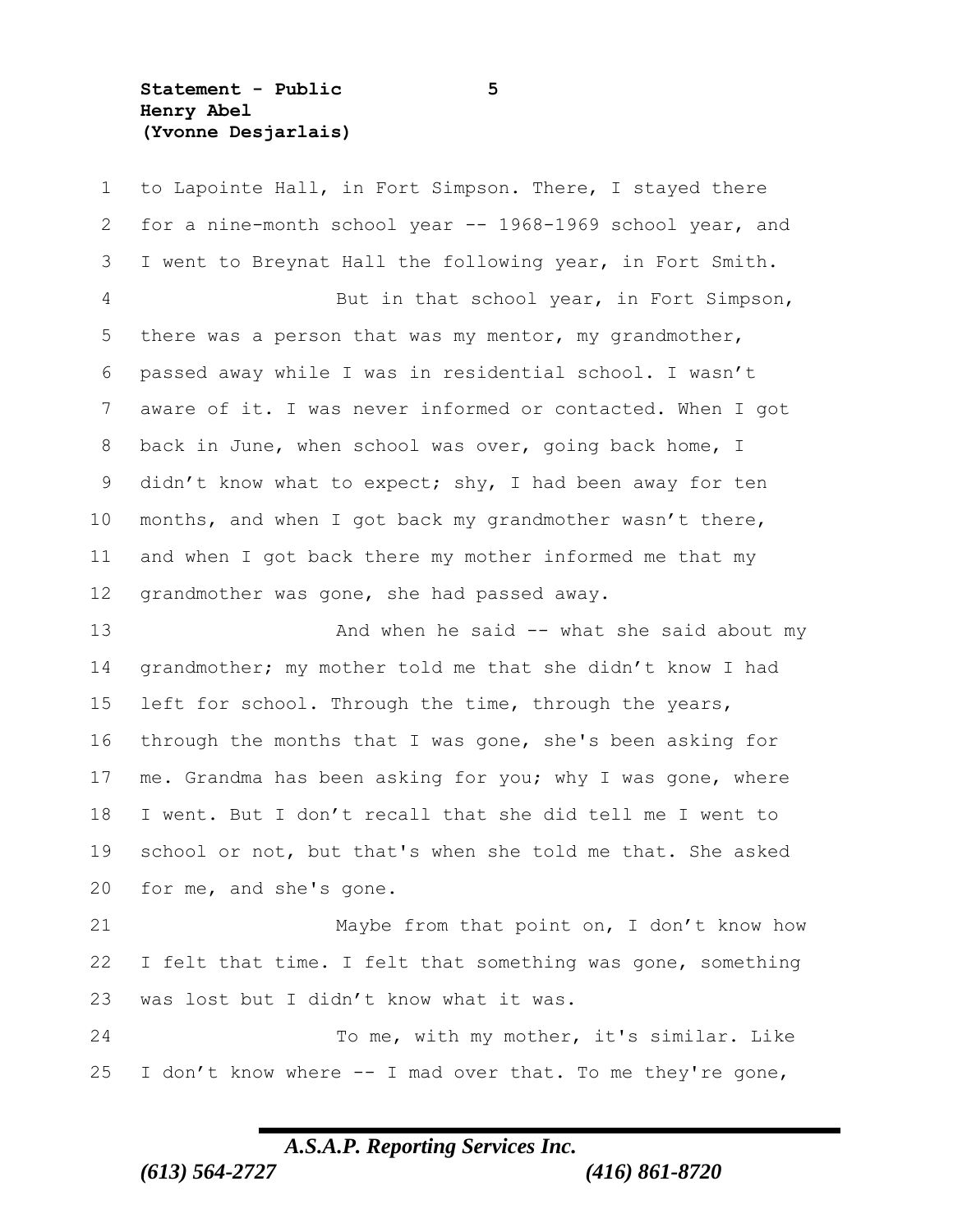**Statement - Public 6 Henry Abel (Yvonne Desjarlais)**

they're gone somewhere.

 There will come a time in my life that I will run into them. I will see them again. 4 And finally, I have to be there myself and know that they're gone. I won't see them again. But I have the good spirit that I know, being with them, that keeps me going. I remember their words, their laughter. When I think about this like that (inaudible), it's telling me: Always, always respect your surroundings, the land you walk on. The water you travel on. We travel on a lake every year and the lake we travel on has been respected. Offerings; certain areas we travel. They told me to do offerings. There's something greater 14 than ourselves that we don't see. (Native language) 16 Some things that we don't see, that are around us, they're helpers of The Creator and (inaudible) words. Those kind of things that I've learned from my grandmother, who never went to school, that never spoke English. And I'm thankful for being part of that teaching (inaudible) have told me that I have kept. 22 And elders that I've passed through; same -- similar words: Always respect. Respect the land you walk on. Respect other people's area. You go travel to another place, offer respect and walk in a good way, so the place

*A.S.A.P. Reporting Services Inc.*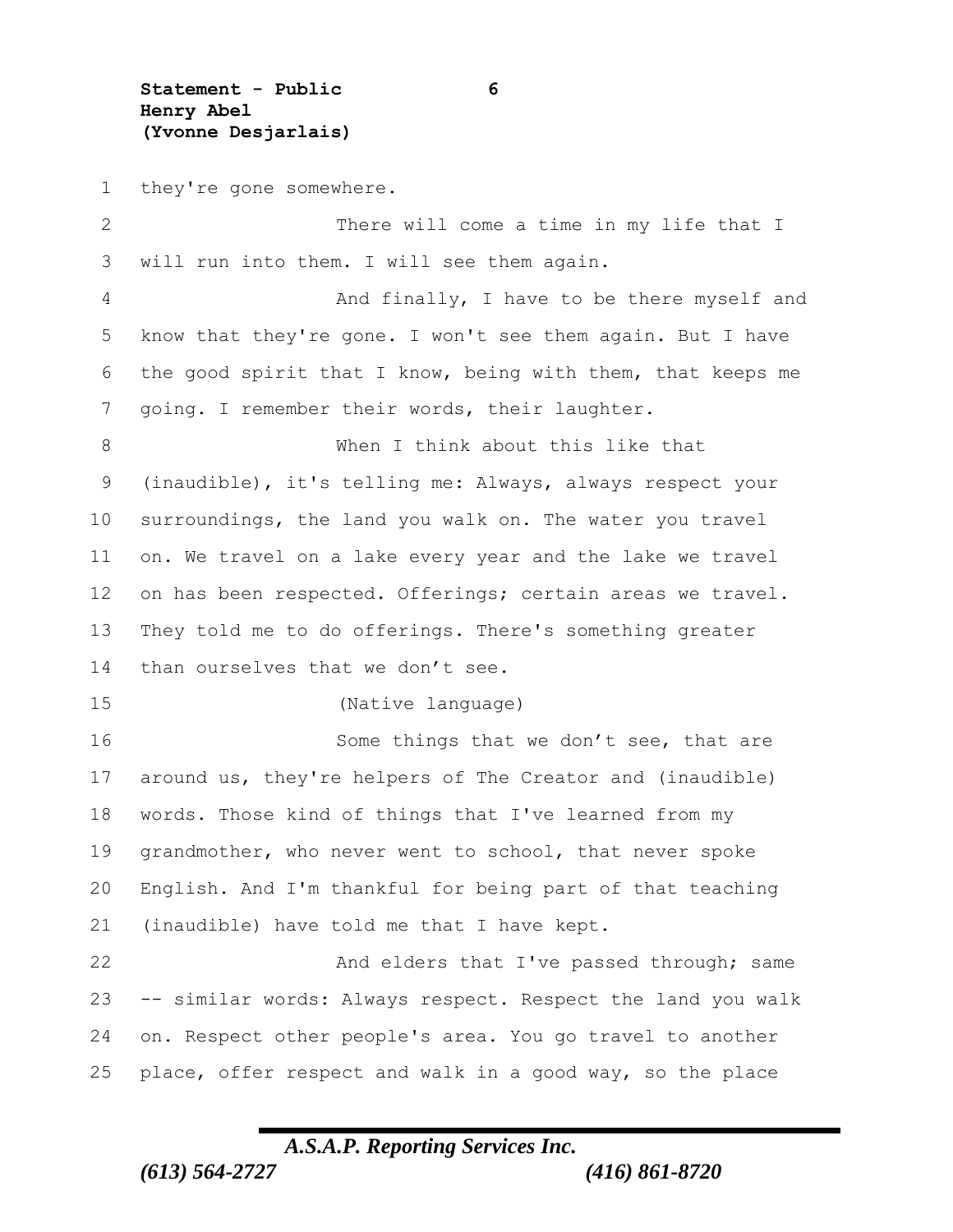**Statement - Public 7 Henry Abel (Yvonne Desjarlais)**

will be good.

2 Through that -- growing up through the years of living, understanding two different worlds that I was in, in the English world, speaking English words, and then Dene Lutsel K'e, Chipewyan, where education in today's world is important. 7 At the same time, in this education, you have to struggle to be well educated, in modern times today, of technology, that keeps the world going, and within this technology there are laws and there's also rules that we live by. In my education, learning my ABC's, number 13 and how to say words that are positive, that role make my life in a good way, that I understand in English the same as in my first language. You say you speak the good words, good things will follow. It's the same thing in English for me. If I say good words in English, as I understand it, positive words, good things will follow. Whenever I say negative words, negative will follow on. That's my understanding of reading the Bible. In the beginning, it's the Word, according to God, and that Word is God. How we produce -- how we say our words has come out of our mouth? It's coming from the heart. That's who I've become. If my words are negative, that's no good.

### *A.S.A.P. Reporting Services Inc.*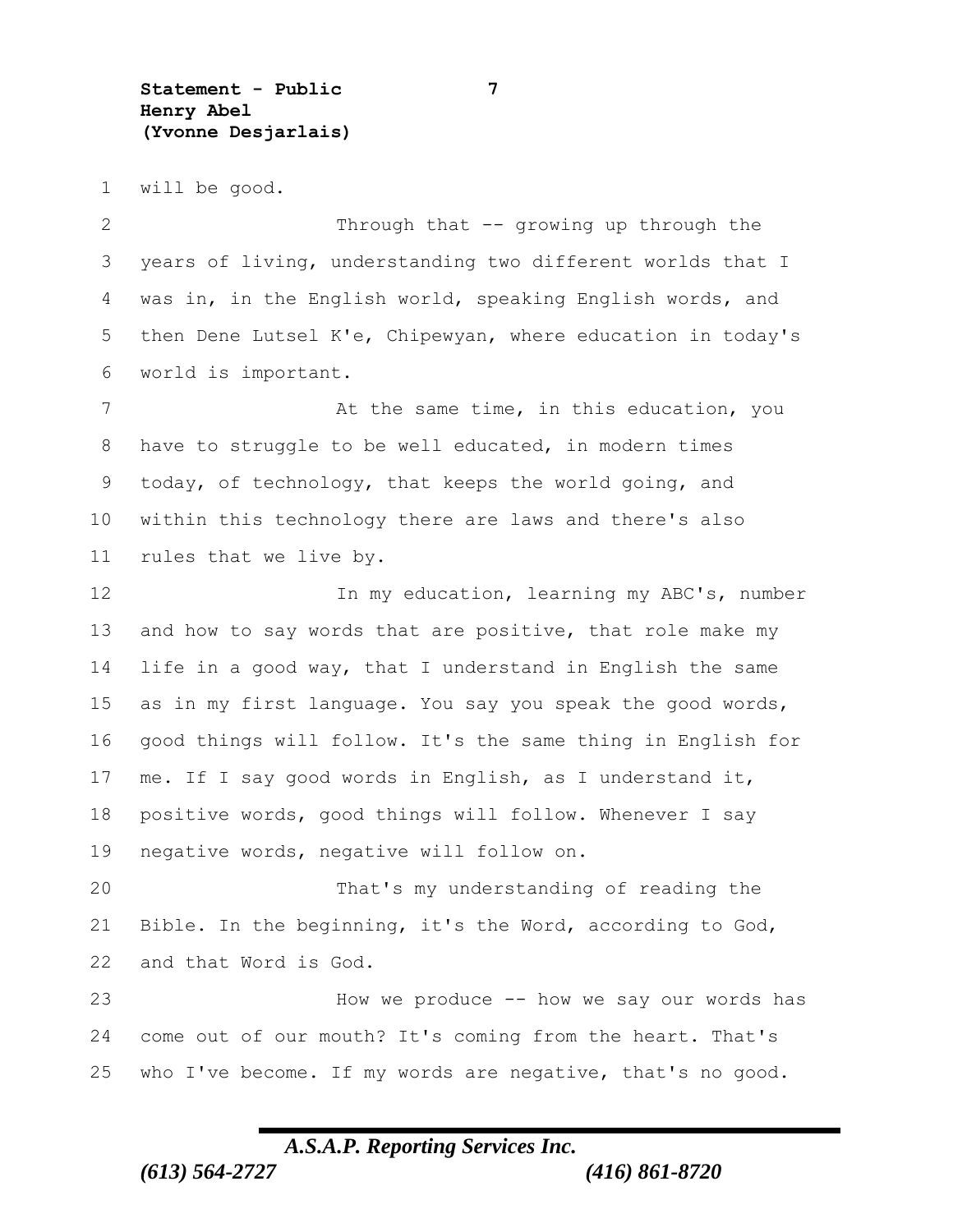**Statement - Public 8 Henry Abel (Yvonne Desjarlais)**

 That -- that turns into (inaudible), and when I say good things, good words, people will be happier. They would be happy to hear you say good words, positive words that will be uplifting.

 I have a journey that I went through in different ways in a good way and in a bad way, and in the bad way I was stronger in my life and I recognize it. The bad way of living, for me, was taking alcohol. That is what has overpowered me and my surroundings, where I've been -- where it's not a good place for me. I was crawling in the dirt. I was crawling in the dust. I have slept on the streets, with no blanket. I've been dead, walking around. In English terms, I kind of looked at myself as a dead man walking. I heard the phrase somewhere, dead man walking. I'm under the influence of alcohol; blackout, no memory. I would never remember that, but I'm still walking. I'm dead -- dead man walking. That's how I referred to myself when I was drunk, in a blackout state.

19 However, by the grace of God I'm still here and I recognize my defaults, my way of being, and I'm fighting that demon that's in there -- in here, through alcohol. That substance that I have taken, was destroying me, my body, my soul, my spirit, and I had no control over it. Once it got a hold of me, it got a hold of me in a bad way where I would go looking for it. How I can get it. And

# *A.S.A.P. Reporting Services Inc. (613) 564-2727 (416) 861-8720*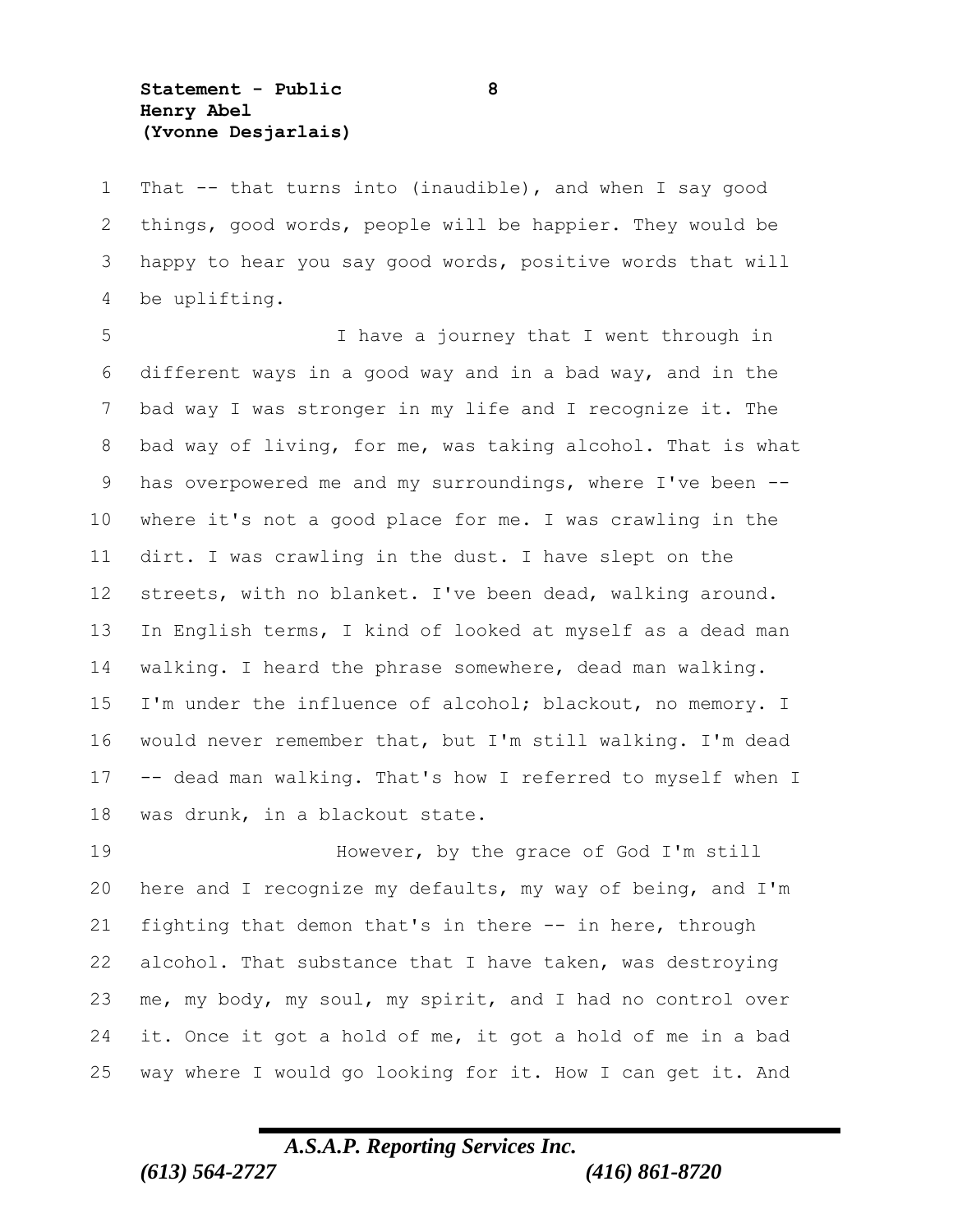**Statement - Public 9 Henry Abel (Yvonne Desjarlais)**

| $\mathbf 1$ | it came to a point where that alcohol substance came in     |
|-------------|-------------------------------------------------------------|
| 2           | place, something that produces alcohol. (inaudible),        |
| 3           | mouthwash. I took that with that effect that it's got       |
| 4           | alcohol in there. I crawled. I'd be carried physically,     |
| 5           | losing weight, not eating. But I didn't care. I didn't care |
| 6           | how I would end up. Looking forward to waking up, looking   |
| 7           | for -- where can I get my next drink?                       |
| 8           | And it involved people that I'm around,                     |
| 9           | that are in the same situation. We would get together. We   |
| 10          | would get together and find it, and we did find it.         |
| 11          | And through all that my mind goes back to                   |
| 12          | that eight-year-old, nine-year-old again. Putting myself in |
| 13          | that place. Why am I doing this? I had seen my parents      |
| 14          | drinking. I had seen the effect that it does to them, and   |
| 15          | here I am. I'm right in the same --                         |
| 16          | So when my mind goes like that again I try                  |
| 17          | to get up and there are people there to help me, and they   |
| 18          | help me through programs and treatment centres -- alcohol   |
| 19          | treatment centres. I counted them; five treatment centres   |
| 20          | that I've been to, tacking my alcohol, to understand it.    |
| 21          | And it worked. I understand it. I see a little bit more     |
| 22          | each time I go a treatment, but I fall, after. Sometimes I  |
| 23          | have to get up and I do get up, but I got help. And to go   |
| 24          | back to alcohol --                                          |
| 25          | I had a brother (inaudible). Two years ago                  |

*A.S.A.P. Reporting Services Inc. (613) 564-2727 (416) 861-8720*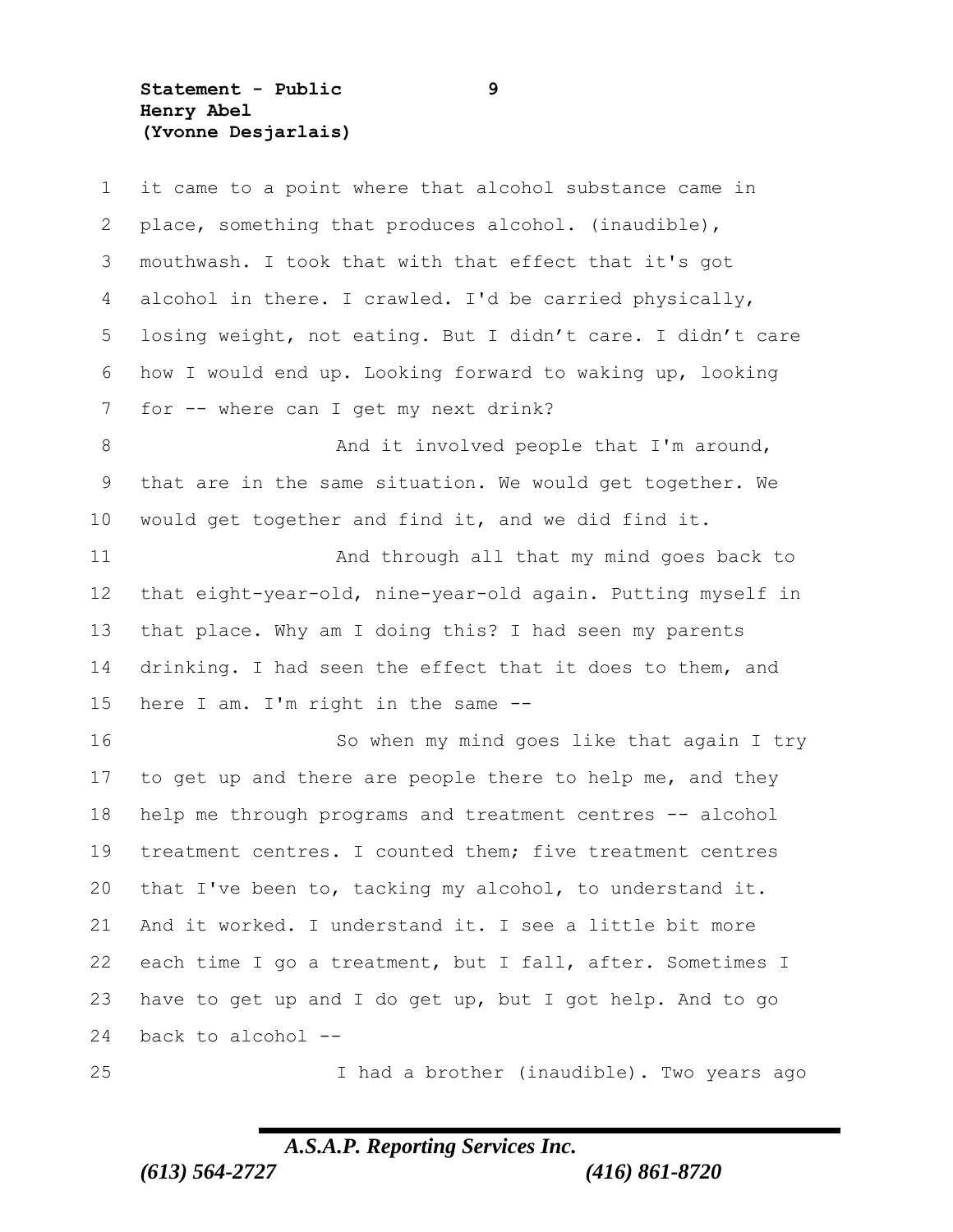**Statement - Public 10 Henry Abel (Yvonne Desjarlais)**

 he was living with me and he has also got an English name, Peter. His (inaudible) is under Peter - Pierre Germain Abel.

 Growing up together he was my older brother that I would look up to. He too went to residential school before me. I don't know what year he went but me, I remember I went in 1968. The first time he went before me. It could have been 1965 or 1966, when he first went to residential school.

 And he too battled alcohol, but he too understands the effect of alcohol, what it does to people. He worked as an alcohol counsellor. In 1983 he passed away and he was working as an alcohol -- drug and alcohol worker, at that time, in Lutsel K'e Dene. I was 28.

15 And during the funeral, there, it was like this, sunshine, going up to a funeral, for a burial. While we waited for the burial and a car was moving and there was sunshine, and the cars are moving in and they formed a ring and it started ringing right at the burial sight, and it rained heavy. I got soaked. I didn't expect that.

 But then one of the persons -- the elders said: We've got to finish it. We've got to bury it -- bury my brother.

 So while standing there, burying my brother, I talked to him, spiritually. In my mind, my

### *A.S.A.P. Reporting Services Inc.*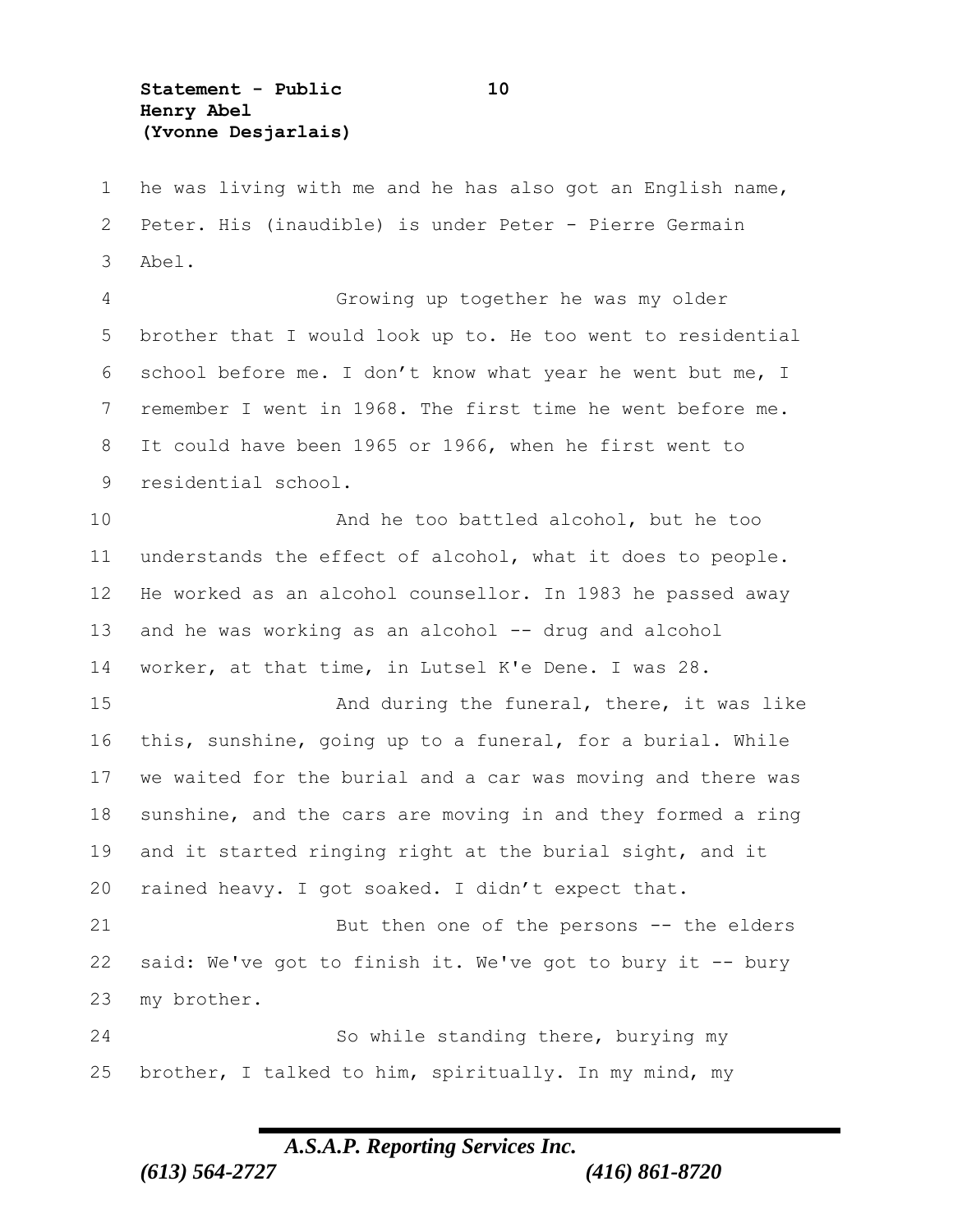**Statement - Public 11 Henry Abel (Yvonne Desjarlais)**

 brother, he tried to help people to come back from this disease of alcohol, but your work is incomplete. You're gone. You left. I'm going to pick up where you left off. Standing there, in my mind, speaking to him like that. 5 After that -- after that, finally underground, the funeral, the coffin is put down, I started putting dirt back on. The (inaudible), the party again and the (inaudible) came out of that, the sun. And standing there, there's spirit that is there, communicating or talking. I did work for drug and alcohol after that. In 1983 I went up back upgrading to get more grades. I had planned to go to a human service counsellor in Ontario, in Thunder Bay and Toronto. I got accepted in Toronto's George Brown College for human service counsellor in 1986-1987. And I did attend college in Toronto. I didn't stay on, maybe three weeks. It was intense and I realized the program is based on city standards, a bigger place, but where I wanted to go with that training was -- in a community of 200 people. I realized this wasn't really what I thought it is. Their training was based on street life or city life, skid row. People back home, we don't live in the city. We don't have skid row. So I dropped out of that education training in that area. But I started working in that area

### *A.S.A.P. Reporting Services Inc.*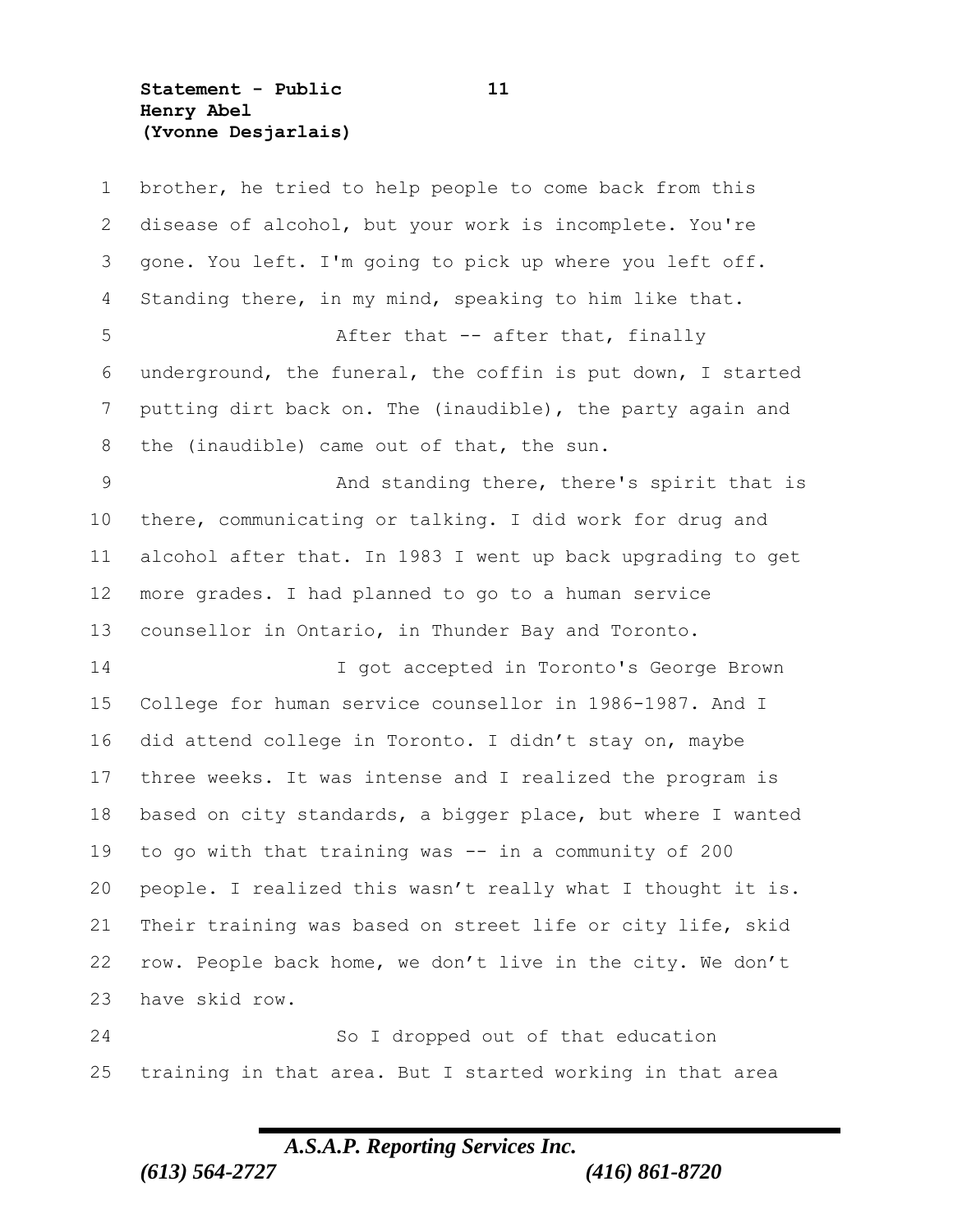**Statement - Public 12 Henry Abel (Yvonne Desjarlais)**

 in that field. I did guard -- during that time a young offender opened custody hours. It was guard for them. And working downtown in a place called Native men's residence, they only had -- it's also had a name -- they called it Nanny rest. And that was for people that had been living on the street and failed to get on their feet. It's not a detox. It's a place where they'll help you get back on your feet, staying sober. You could live up there for three months, in that place, and after three months of going straight and staying sober, finding work. In three months, if you stayed there and find work, you will have enough money to go on your own. That was the kind of place that I worked in. Anybody walking in the door and we smelled alcohol on their breath (inaudible) who lives here, I stayed in there. The alcohol, under the influence, then you're not allowed there. You've got to go, because that place is for people that are trying to go in a good way. That's how I look at it, I think. 19 So I think my part there, in working that field of alcohol, related to alcohol, and dysfunction a way

21 of being, that was the work I was doing. But I didn't take care of myself. I fell down again and went back to where I'd been abusing my body again by alcohol. And to be in alcohol, you fall many times, like I said, and when my eight, nine-year-old boy

*A.S.A.P. Reporting Services Inc.*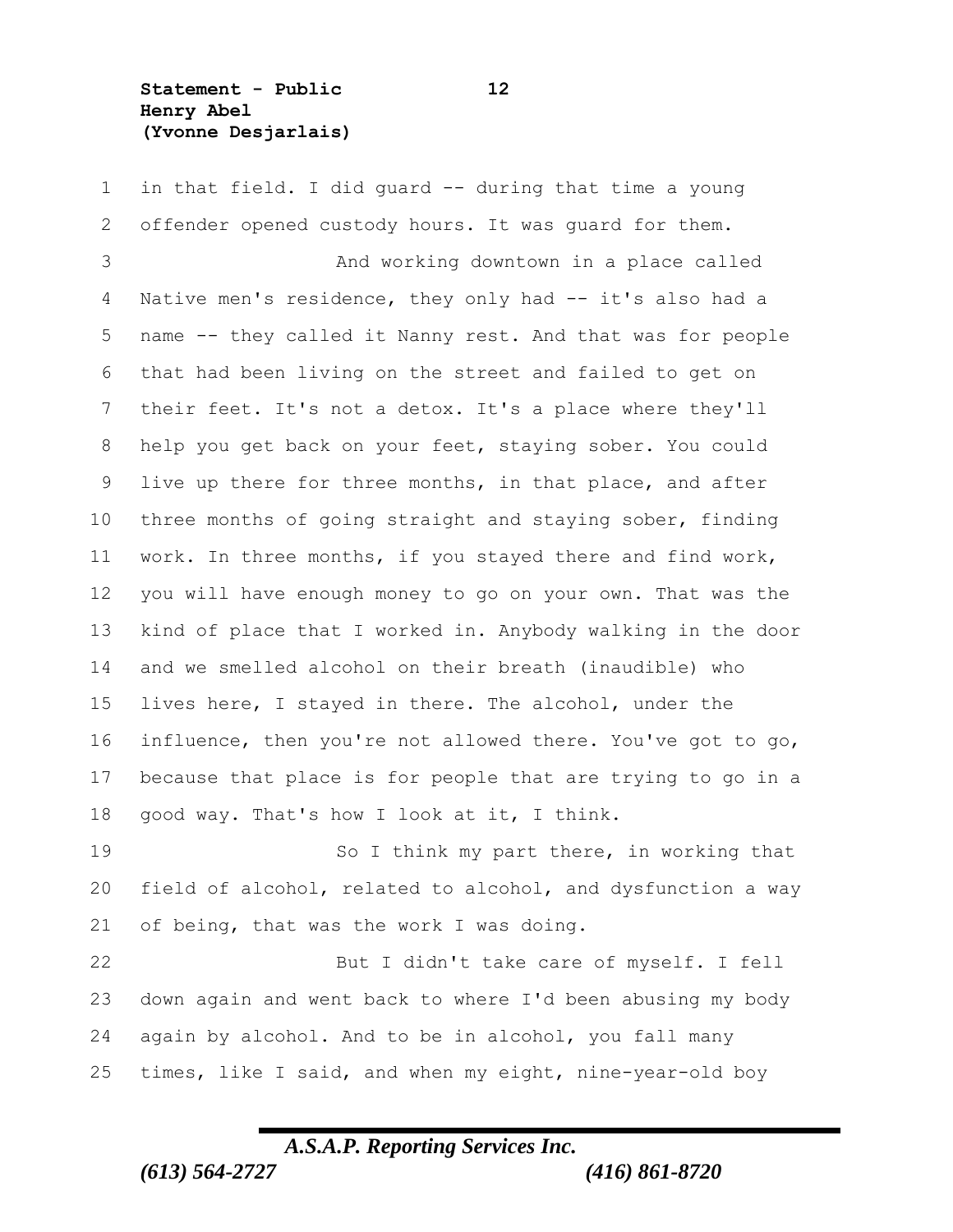**Statement - Public 13 Henry Abel (Yvonne Desjarlais)**

 that helps me get up again, knowing that alcohol is not good, why am I doing it again. I'm doing it again. So I would get back on my feet again. Like a yoyo, off and on, off and on. Through AA meetings too. Every time you fall, get up. How many times you fall, you'll get up. And I tried to understand. I'm a grown man, now. Why do I do this? I was caught in a cycle. 8 and that alcohol had done a lot of damage to me and my surroundings. I learned to relive it and I stopped going. I stopped going on with my surroundings. I learned how to be with it. I could help -- it could help me. That's where I'm at, going through life now. I need help. I can't do it by myself. 14 And I started reading the Bible. Reading the Bible, that I understand Jesus has worked for us, for me, to be where I am today. Jesus never failed me. Jesus gave me a helping hand. He gave instructions to go by and I didn't go by his word. 19 I'm learning that through the rhythm, the Bible, in words, in English, where I had my education, in that way, and through reading that I understand of what and where I'm going, and how I'm going to conduct myself from here on. My understanding is what comes out of my mouth is what is me. It comes from my heart, how I say it.

## *A.S.A.P. Reporting Services Inc.*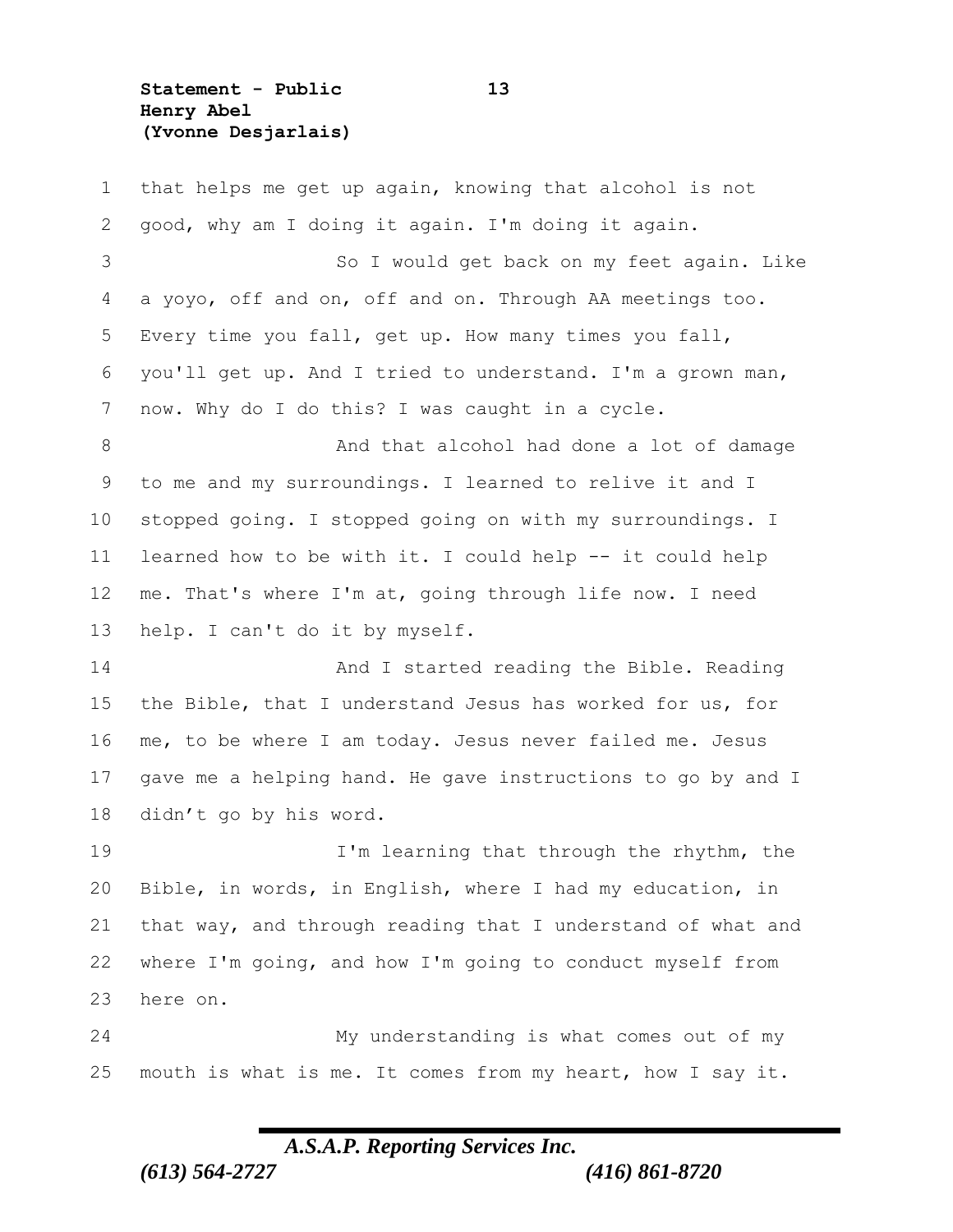**Statement - Public 14 Henry Abel (Yvonne Desjarlais)**

 I defile in the Bible is what comes out of your mouth defines who I am. If good words come out of my mouth good things happen, and bad words come out of my mouth, bad things are going to happen. The word is health, good words is health. And a lot of people have said good words to me that have helped me, gave me a smile to my face. It uplifted me. It makes me feel good. So that was my helper in where I'm walking to this, reading the Bible and other books, help books that have helped me through the 12-steps program, AA, helped me. **However, to that, because I'm only human,**  sometimes I lose track and I fall, I fall down, and I fall hard. The alcohol is one of my major, major enemy that I know. It has defused me many times and I ignored that. And I don't it want to be in control of me. This fire water that in English terms we call way before me, 100 years before me, to reading, my understanding the first encounter with alcohol, they called it fire water. And that fire water, it burns. But it's deceiving. There's fire water and today it looks like water, regular water that we drink in a cup. One is going to be good for my health, the other one is going to destroy me. If you put them side by side, they look the same. They're clear.

## *A.S.A.P. Reporting Services Inc. (613) 564-2727 (416) 861-8720*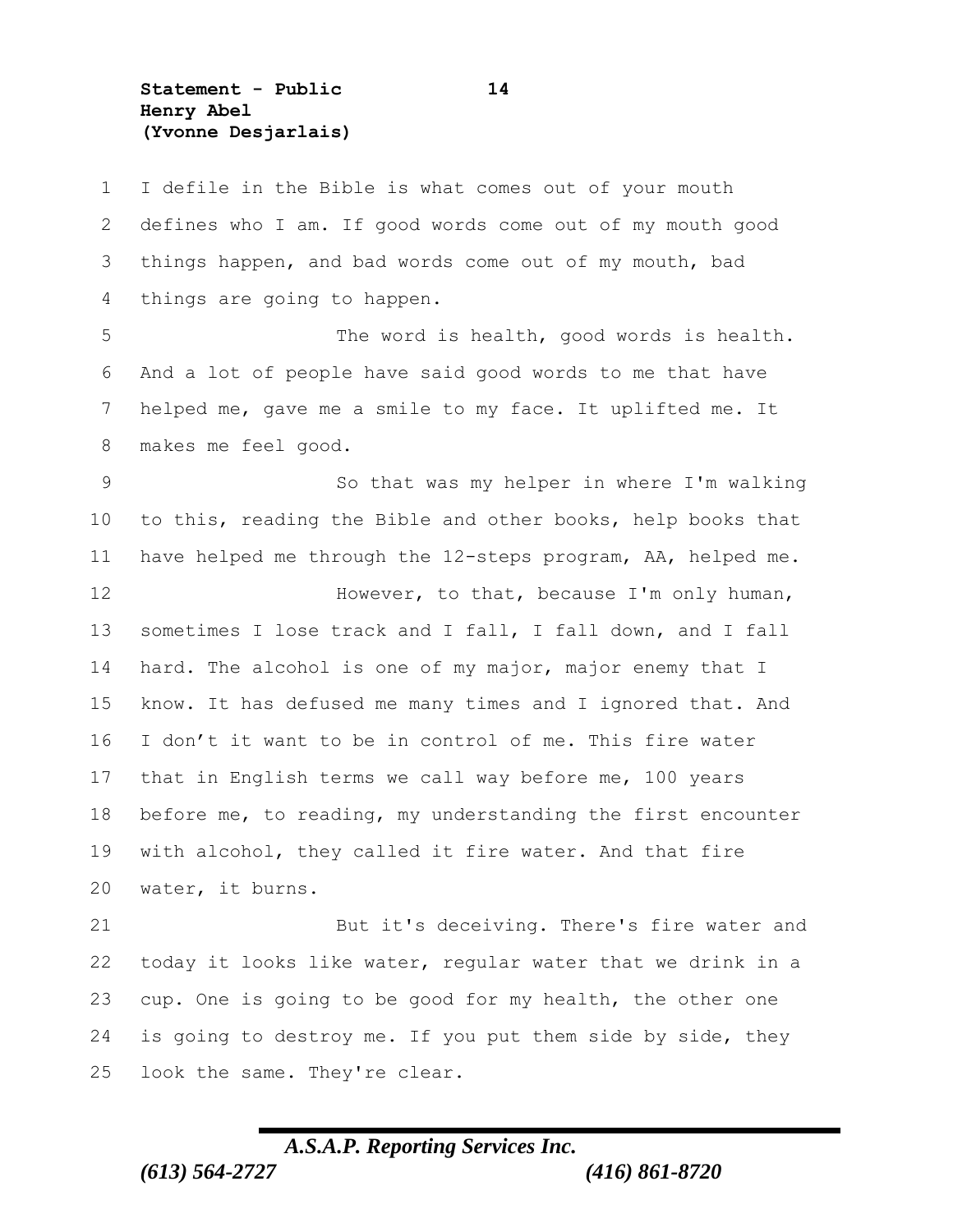**Statement - Public 15 Henry Abel (Yvonne Desjarlais)**

1 And sometimes, when I -- what I see, they look the same, but one is not right. It's deceiving. And I don't want alcohol in me from here on. I do not want it to control my life. Be gone! Alcohol has got a spirit too. Be gone! You have taken many lives, my family, my brother, my friends, uncles, aunties. From reading and understanding the English way, I had to get back to my roots, of where I come from, from the land. Chipewyans have always been caribou hunters, caribou eaters, we've been called, and we're still there. Caribou is our backbone and the water that our elders have put forward in and told us to respect. 14 We have food on the land. We have clean water. We have fish in the water, food. We have birds in the air. There's food. That's how I was brought up. I didn't go to a store to buy food. I didn't have no money. Money wasn't in existence. Warmth, wood - we have wood. We would keep warm. We would have our shelter to build a house. We would have the seasons of understanding, the four seasons. It's all there. In this time and age, there, with the world going fast in the world of fast food, cheap terms in eastern gratification that we 25 live in, that have no connection to my grandfather  $--$  our

## *A.S.A.P. Reporting Services Inc.*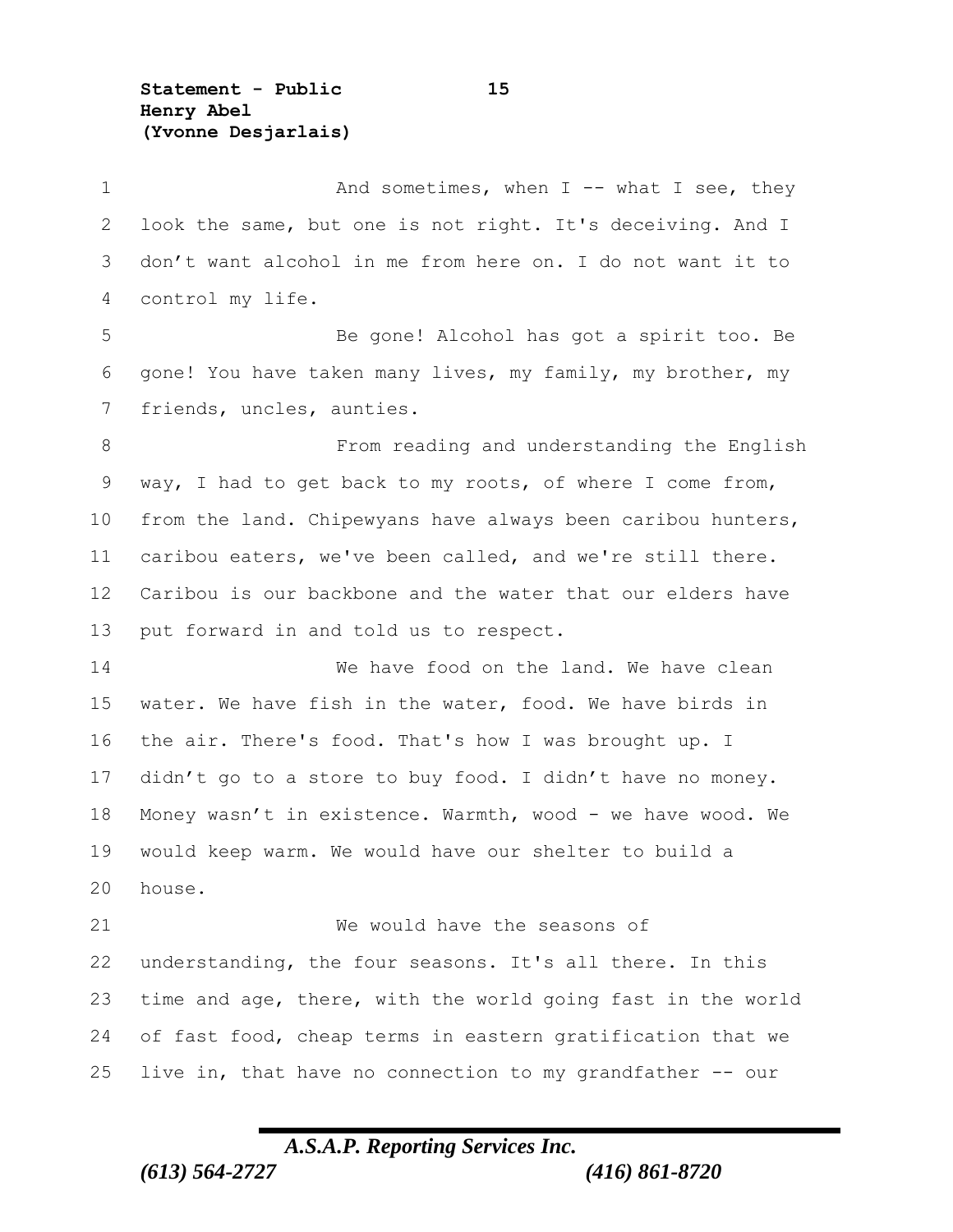**Statement - Public 16 Henry Abel (Yvonne Desjarlais)**

 grandfather. That's not healthy. We start losing sight. I mentioned the land, the caribou. There are parts of that animal that keep our strength, food. The caribou give us a hide to keep us warm. It could be made into a drum. We have to drum. We are not broken. We need to go back and pick up the drum and keep going again, to be better, to give me strength, give us strength. The federal government has taken control of my life. All this funding, all that money has come out of our area, gold, diamonds, now, uranium, before. They had a mine, there. Before I was born I think they had a mine of 12 -- not that far from my community. It's closed now. And the government has been going on for resources. We are one of the richest communities here, with that damage, but it's not ours. The federal government claimed it. They claimed the diamonds underground. They made rules. They made laws. It's not ours. The (inaudible) is not ours, it's underground. Some land claims that are written in treaty say: Yes, it's your land but you're on top. That's your area. That's part of the treaty. But what is underground is not yours, now. That's the government's ground. Well, how can that be? You have to go through the top to go to the bottom. But this (inaudible) whatever is here,

### *A.S.A.P. Reporting Services Inc.*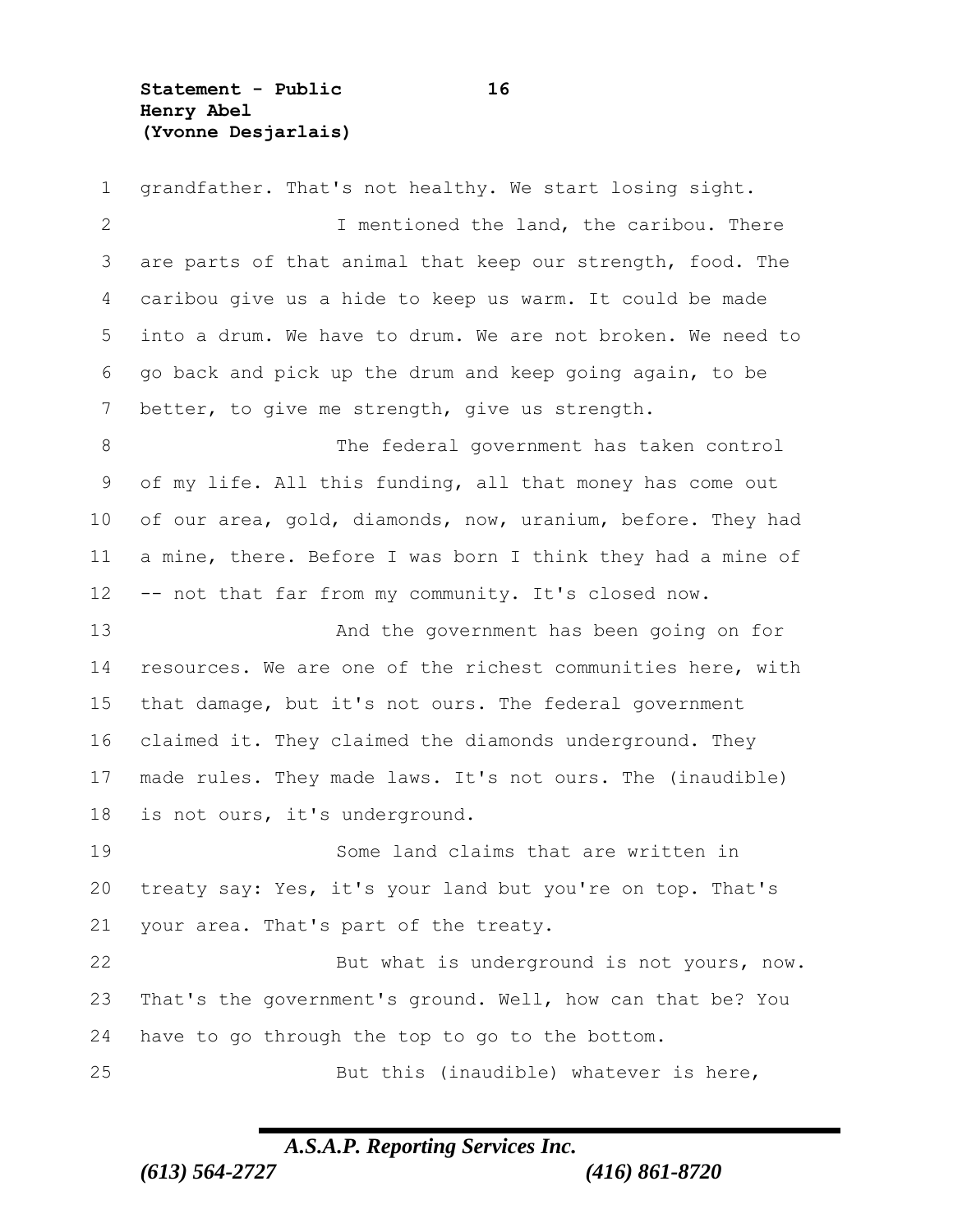**Statement - Public 17 Henry Abel (Yvonne Desjarlais)**

 (inaudible) with the federal government, but what's underneath, no, it's not yours, it's ours. That is theirs. That's how the law is written. Man-made law. That's man- made law. And some of these laws that we live through today, some are good, some are not too good. I go out, I could make a fire, keep warm, cook my food. In my area, we (inaudible). I go to a place, bigger place, different place that's governed by federal law, territorial law, camp grounds here, in (inaudible). You cannot pick up dry wood to burn. They'll charge you for burning dry wood in the park camp ground. They made those laws, the people, provincial, federal law. But back home, dry wood, we burn it. It's good -- it's good firewood to keep warm. By in the (inaudible) it's different. You get charged for it. You get charged for chopping a tree down. (inaudible) My grandfather - I never met my grandmother - my mother, my dad, they grew up on the land. They didn't need these permits from the government to chop down a tree. And today, it's different. Times changed. People made laws accordingly. To whose benefit? We did have laws, guidelines, when to harvest, when not to harvest, the law of nature.

### *A.S.A.P. Reporting Services Inc.*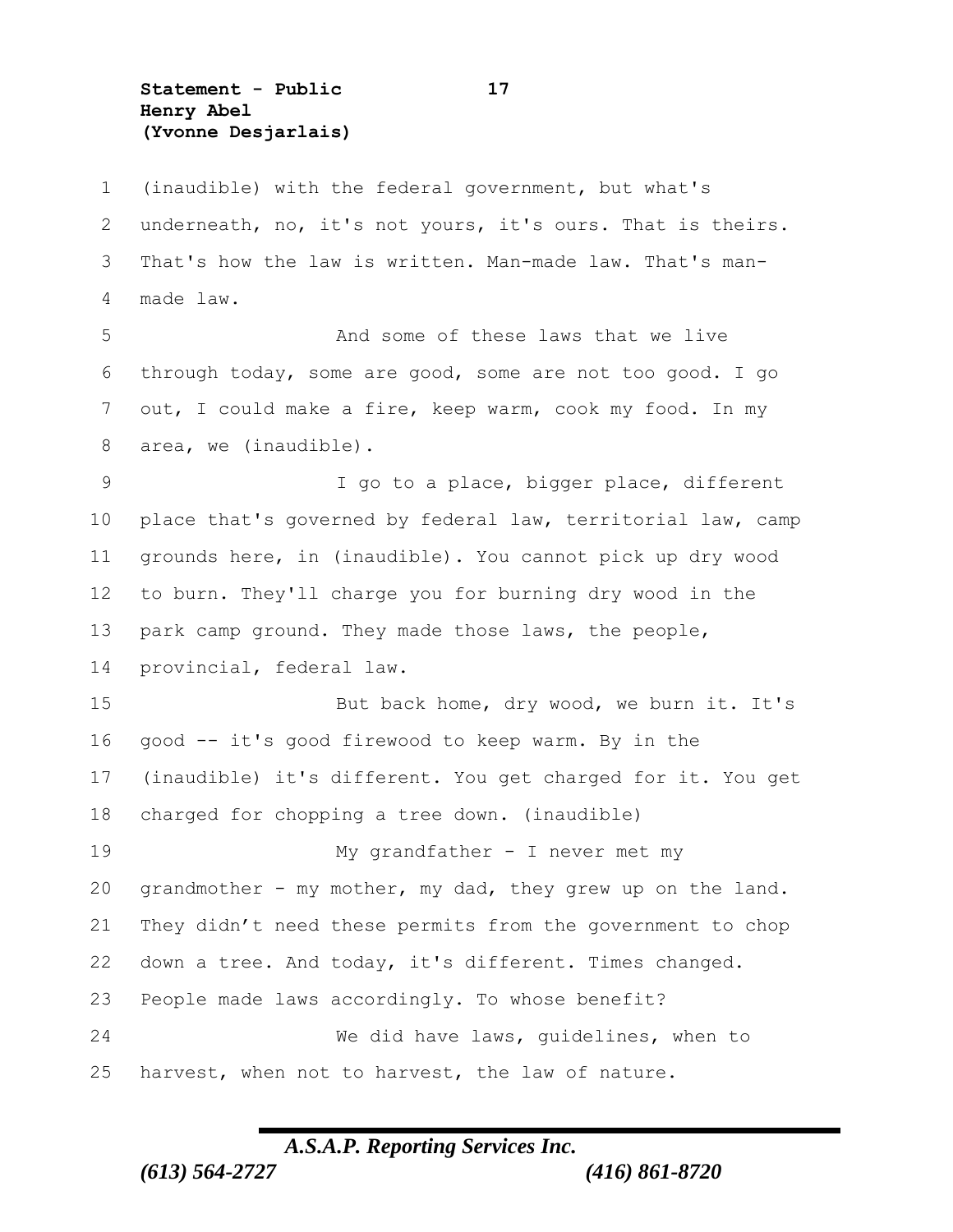**Statement - Public 18 Henry Abel (Yvonne Desjarlais)**

 So I have encountered a lot of laws in 2 different parts of being in my travels. MS. KERRIE REAY: I'm wondering if I -- because you're talking about the law; we haven't come around to talking about Yvonne. And -- MR. HENRY ABEL: That's where -- 7 MS. KERRIE REAY: That's where you're going? Okay, okay. 9 MR. HENRY ABEL: -- I was going to, when you mentioned that. 11 MS. KERRIE REAY: Okay. 12 MR. HENRY ABEL: Through alcohol, that has been a strong destroyer of my people, is alcohol. I have no good things to say about alcohol. And alcohol took many lives. It took my sister's life. My sister was never a violent person. I've never seen her get really angry or be abusive. It wasn't in the nature of her. She's also a residential school survivor too. And I remember, she got married in 1966. In that same year, her husband passed away. And at the same time her husband passed away, my godfather passed away, together, and his name was Henry, my godfather, Henry (inaudible). And my sister's husband's name is Nap, Napoleon (inaudible). And that's how I got my name, Henry,

### *A.S.A.P. Reporting Services Inc.*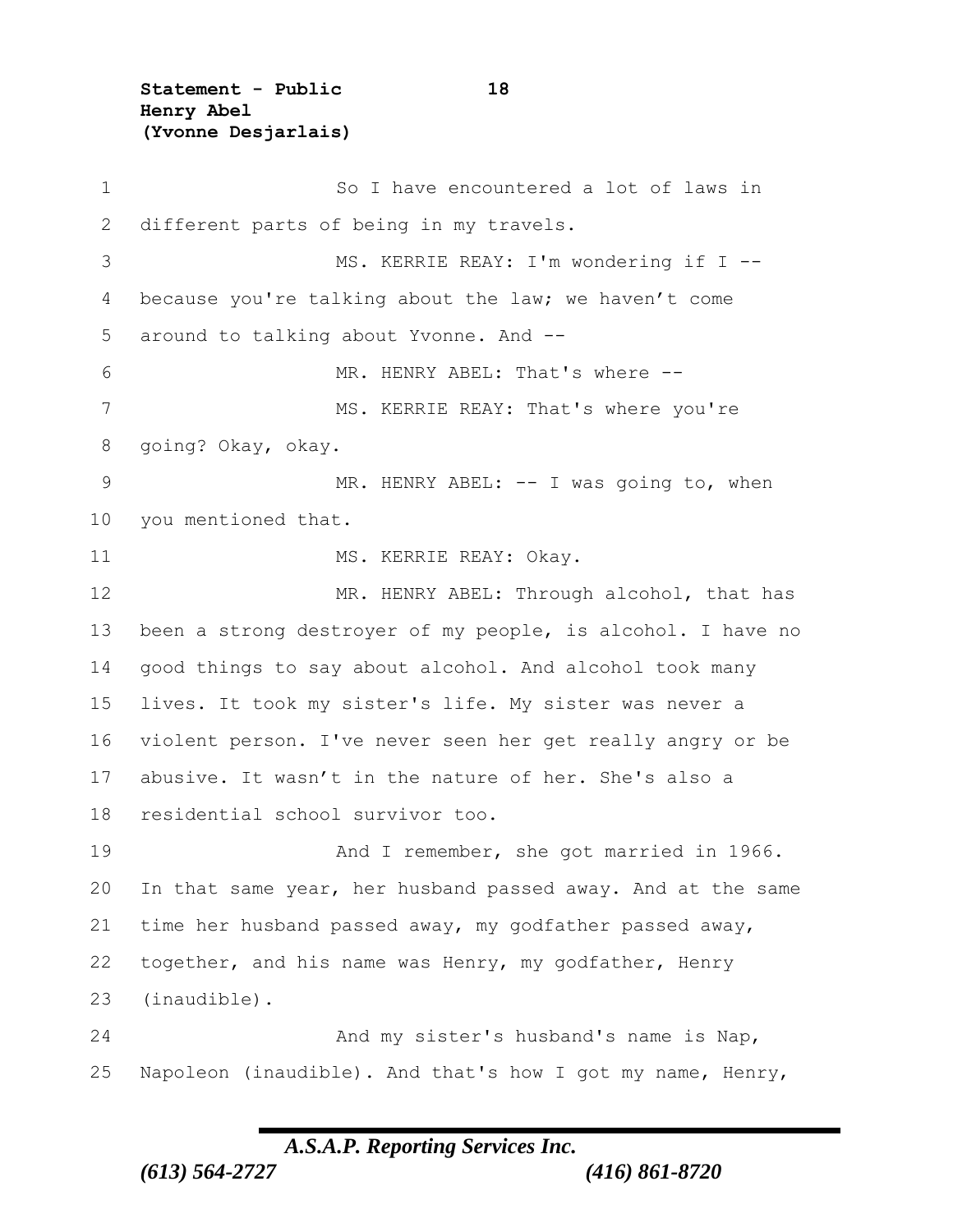**Statement - Public 19 Henry Abel (Yvonne Desjarlais)**

 with the government, I believe, through my godfather. Through that law, with my sister, she had a different (inaudible), and I saw her turn to alcohol. But she wasn't always stuck in alcohol. She always came out of it too. Like I said, she never got angry, that I saw, or physically fight anybody. She always had something on the stove, recently, before she's gone. There's always people there. Her sons, friends; something on that stove, when you walked in. Have something to eat, bannock. She always worked in education. She's an assistant teacher, that I remember, when she lived in that community. But through the times of the laws and the Government of the north, alcohol was a major issue in the communities and the place right here, in Yellowknife. **And even though she had a few to drink she**  was always friendly. And through alcohol we don't have no 18 warning signs. We don't have -- if we have four beers, that's good enough. We don't have those kinds of switches in our brains and we keep on, keep on drinking until it overpowers us. But with my sister, she's always friendly or drunk, I would call it, a friendly drunk, happy. But she also had overdone it. It took control of her. And there are some things that I remember

## *A.S.A.P. Reporting Services Inc.*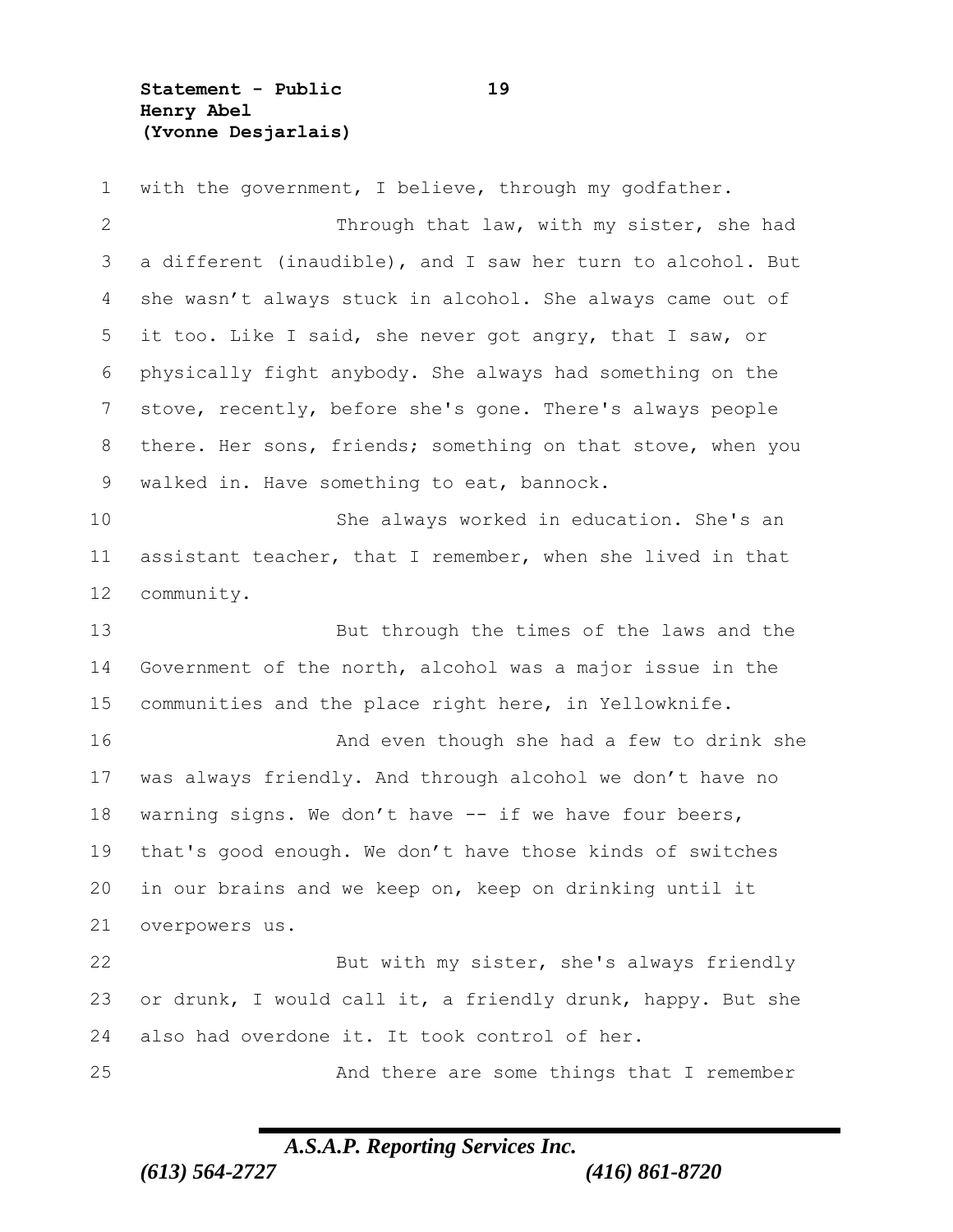**Statement - Public 20 Henry Abel (Yvonne Desjarlais)**

 she's still happy, and even sober she seemed to have some (inaudible), some unexpected word in her saying, and one of her sayings I recall is when I hear it; my mind always goes there. She was saying: Ooh la la! Is one word. That's her word I heard her saying.

 And when she got murdered, I went to the court. I was under the influence myself. I remember going to the court, (inaudible) a little bit, alcohol in my system, feeling strong, no fear. But that was all in my mind, sitting here, looking at it, thinking like that. I wasn't well, but I think I was well, seeing the person convicted; 13 years for clearing -- to me, that wasn't enough. My mind was in that space; it's not enough. It has got to be a life for a life. That's how my mind works; life for life. For briefly it crossed my mind. Okay. I'll go to jail and do that. I will take his life, through my alcohol (inaudible). Then, it will be settled. That's how my mind had worked during that trial; angry, a little anger pinching at me. How am I going to do it? Do I need a knife? Am I going to use a knife or hit him on the head? Always different ways. But -- that was on my mind but I didn't go

 through with it. That was the alcohol, the devil talking to me, trying to get me going.

But there were people and there was God on

### *A.S.A.P. Reporting Services Inc.*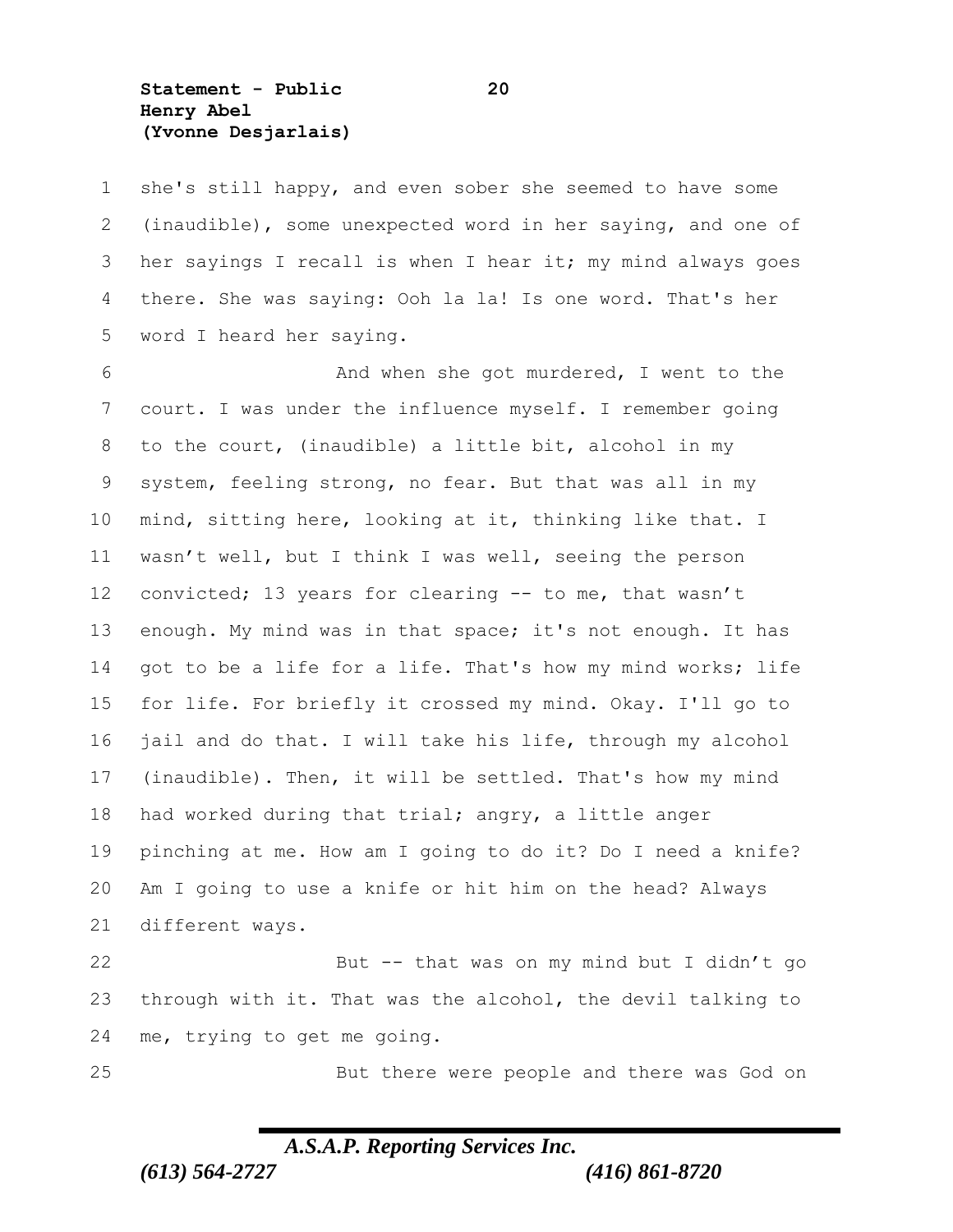**Statement - Public 21 Henry Abel (Yvonne Desjarlais)**

 my side, to help me go through that. And people that have helped me, I haven't thanked them yet. When I left her, I thanked my niece for standing beside me all through that, through my failures. She helped me get up. And my nephew, not aware of it but he had helped me. Seeing the way I had been, seeing words that are encouraging. At the same time my nephew, we speak in the first language. We stand on the same ground. (Native language). English words but Chipewyan words, that's a different way of understanding. It's two hurdles. In the English world it's a different meaning of our understanding Chipewyan words. And then (inaudible) is the space between that I had to connect. That's how it means -- maybe it means this way but in the English way I've seen this different. But Chipewyan words is always soothing, our first language. When you hear it, it's very soothing. Yvonne spoke her language, even though she went to residential school she never lost it. She spoke it fluently. And I remember her as always being a positive person. I never looked at her as a negative person. And she has touched many lives in her life too, her children and her husband and friends. And she may be missed.

I've been back home for over a year now. I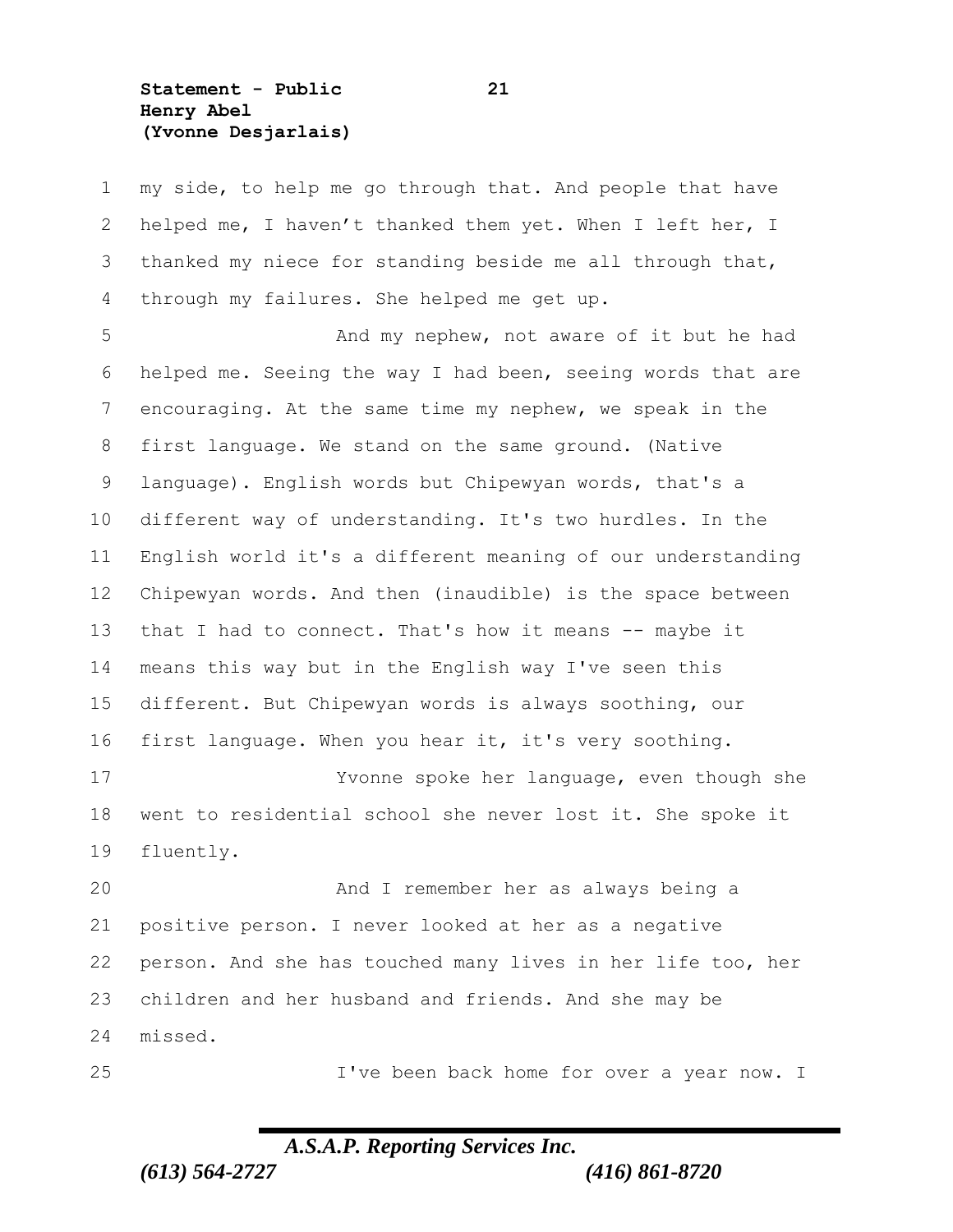**Statement - Public 22 Henry Abel (Yvonne Desjarlais)**

 go past where she stayed, where she lived. I will walk in - different. It's different. I expect her, but nothing. But only memories remain, now. That time I 4 learned to be at that place, laughter, positive energy that has been through that -- some sad times too. Her spirit is always there. It's never going to leave. Just like with my spirit, with my grandmother and my mother; it's not going to leave. It's going to be with me forever, until I'm gone. I learned to take what is good in life, leave behind what is not good. I don't need it. Teachings that I learned in true stories 13 and reading; one of the stories that I remember my grandmother told me. Like I said, she was blind and she never saw me, but just by the touch she recognized me. She had told me stories always positive. She never told me really scary stories. Positive stories, good happenings. And going back to why I'm here, to tackle and come to understand what needs to be done to help me and my surroundings, and all over Canada and the world, the violence is not part of us. We don't need that. We need to go in a good way, good way on road, the way of life, that has no sadness, no hurts, no loss, no fear of being put down. Be happy. Positive words have been helping me to say to myself: Things are okay. Things are going to be okay,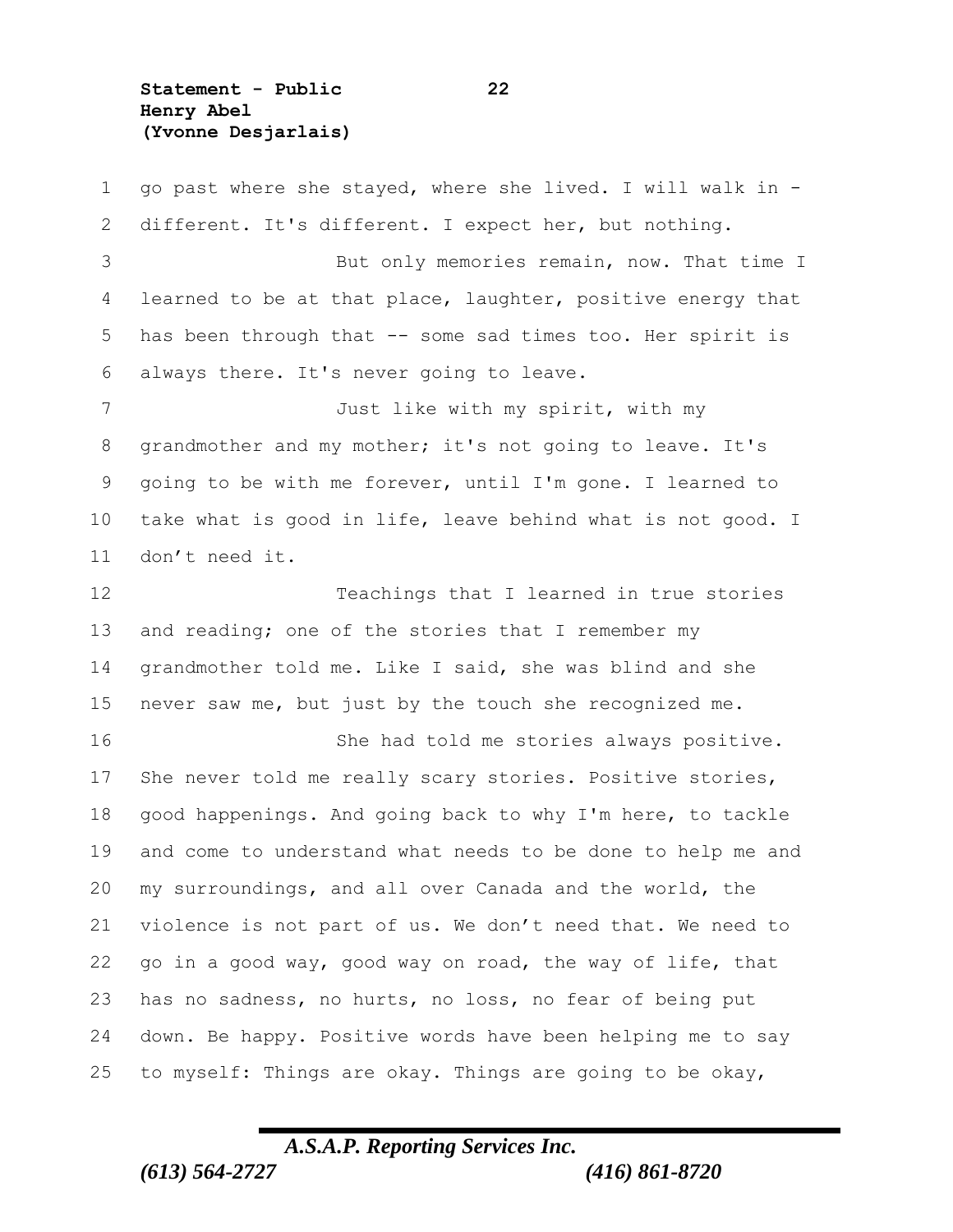**Statement - Public 23 Henry Abel (Yvonne Desjarlais)**

 and the days are going to be okay. Where do I go from there? Where am I going to go? I have to make my life to be comfortable to me, as to my surroundings. I have a big family that we have tripled through life, and some of them are still struggling. We need to come together and hold hands to keep our strength and help each other to live our heads up and be proud of who we are. Many times I have put myself down, like I'm not good enough. I'm not good enough for where I'm at, with this alcohol that had taken control of me. And it 12 wasn't always there. There were times that it was gone, and sometimes it will show up and do it over again. 14 And doing it all over also made me fail. It made me more stronger now. How many times I fell? Many times I fell into it. I have struggled and I'm still struggling to go in right way, go in the right path. There are many roads that I have tried. I have tried walking in the ways that will help me. There are little ways, there, that did help me to pick up a little bit; going to church, going to AA meetings, talking to people; my surroundings, where I'm at, sitting by a tree, on a rock, thinking, meditating; listening to birds out there, in the summer and spring. Those things are uplifting to me. In the house we kept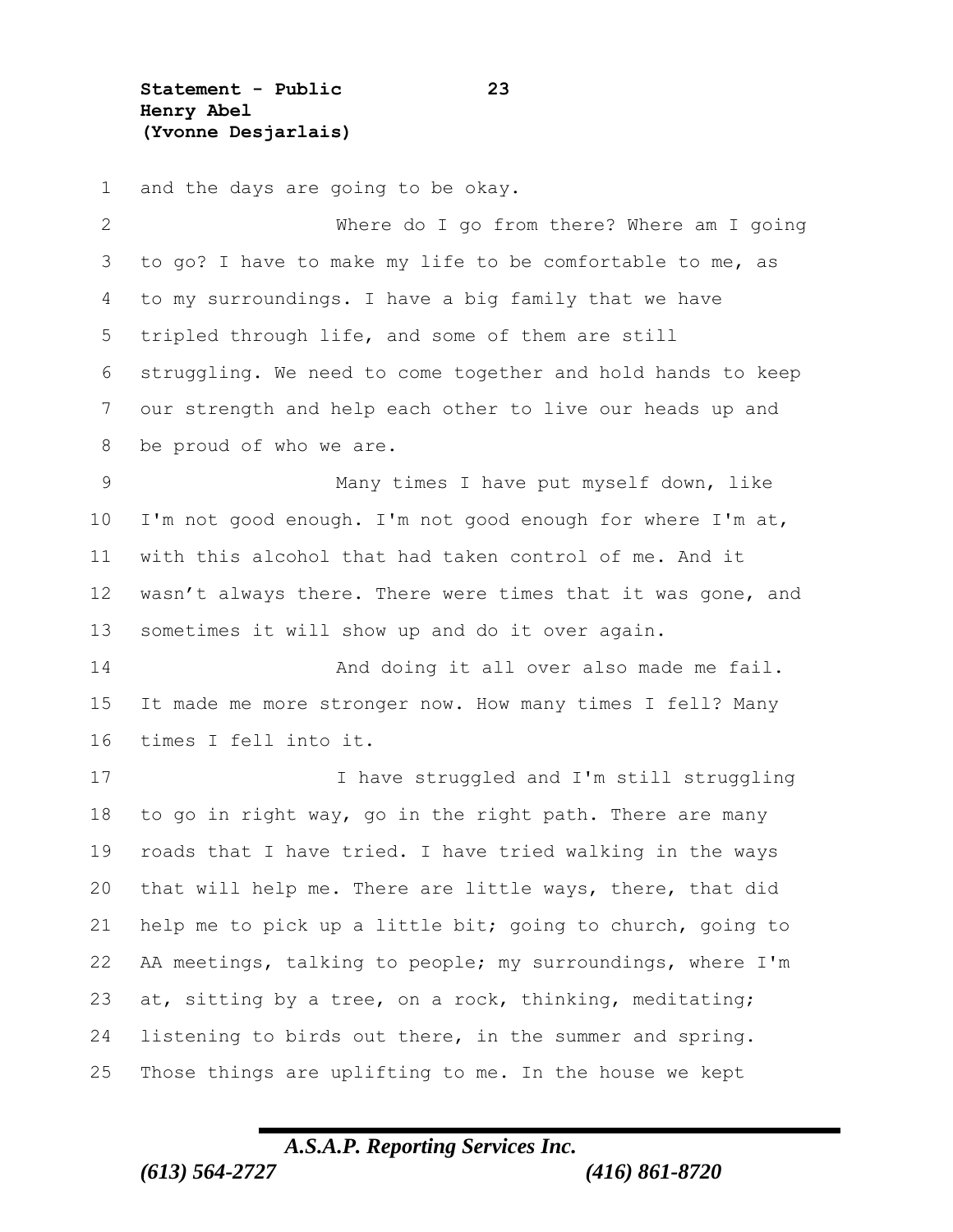**Statement - Public 24 Henry Abel (Yvonne Desjarlais)**

going.

2 And going back to why I'm here; alcohol- related, substance, that I'm tackling right now and that has taken me (inaudible) and my sister, I believe that she would be sitting here, if not for the alcohol that has taken control of her. 7 I would like to pause. 8 MS. KERRIE REAY: Okay. --- The interview is suspended. 10 --- The interview resumes. MS. KERRIE REAY: Okay. So we were just off the record for about two minutes, and -- while Raymond took a moment for himself. It's now 12 o'clock. 14 So, Raymond, a tremendous amount of courage to come and to speak today, and to share your truth and the challenges that you've had with alcohol. 17 But there's a couple of things that -- as you have spoken, that really, really makes me feel that for you and your family, you talked about alcohol and substance abuse with your parents. You talked about your brother, yourself and your sister Yvonne - all went to residential school - that there was a real separation for you when you went to school and the loss of your grandma. And you talked about -- you didn't know who you were, and you also talked about -- that Yvonne struggled with her own -- you used the

## *A.S.A.P. Reporting Services Inc. (613) 564-2727 (416) 861-8720*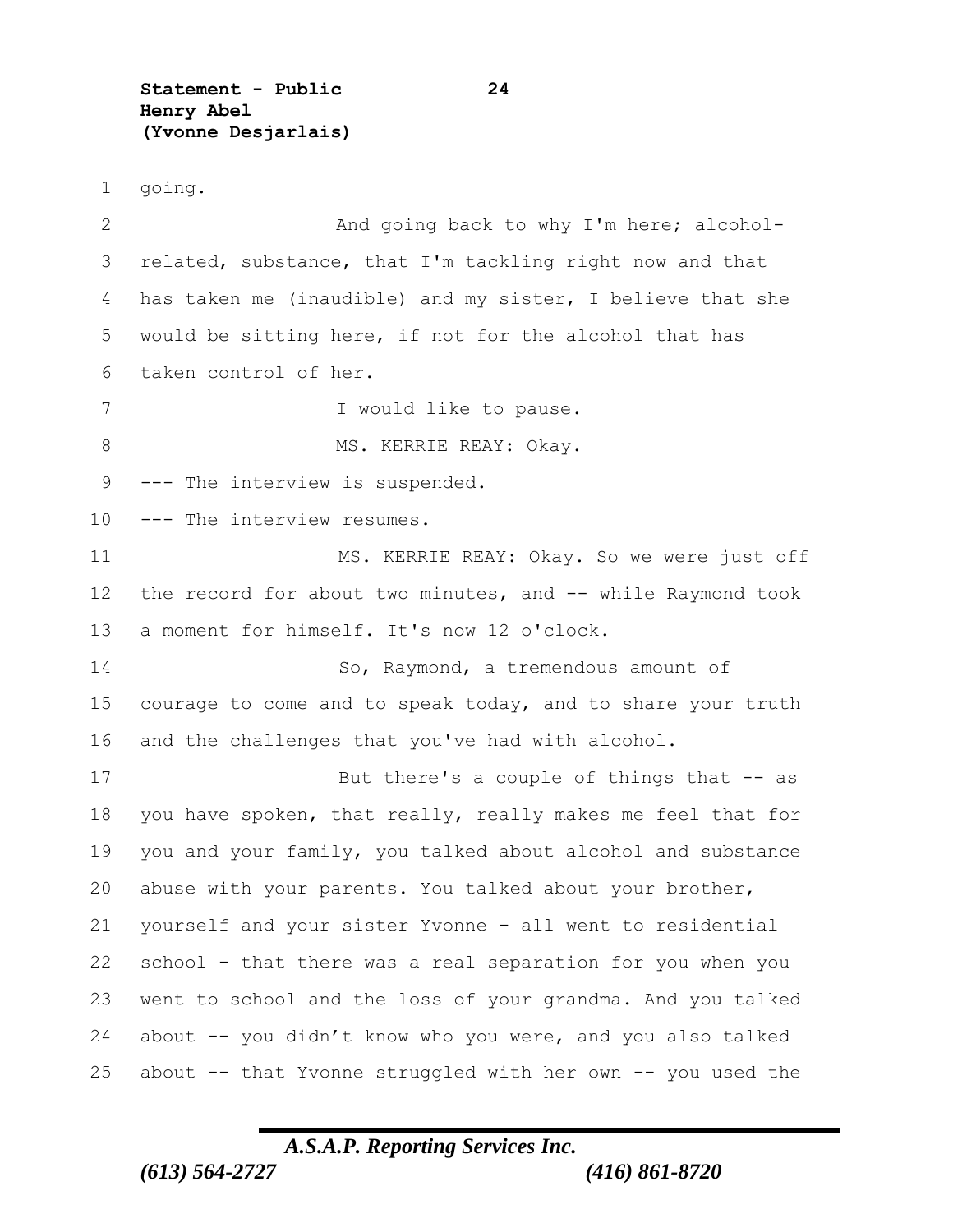**Statement - Public 25 Henry Abel (Yvonne Desjarlais)**

 word for yourself: Demons; but that she too had a really difficult time with alcohol and the impact that it had on the family. 4 And so, were you aware -- was your generation, the first generation that went to residential school -- or did your parents go? 7 MR. HENRY ABEL: No. My parents never did. 8 MS. KERRIE REAY: Okay. But alcohol had come into the community. Because you spoke about -- a number of times you spoke about being eight or nine, so there was something there for you, at eight or nine, watching your parents consuming alcohol. And you talked about being lost. 14 And I feel that as you have spoken today, that there's that -- still, there's a sense of loss there, for you, and trying to understand who you are. 17 And you keep talking about coming back and 18 getting back on the right path, and such courage to -- and the determination that you showed to continue to try to be 20 well. 21 So I do hope that that is there for you, as the days and the months come. And I'm so sorry for the loss of your brother, so young, and for your sister Yvonne. And it just -- if there is anything that

### *A.S.A.P. Reporting Services Inc.*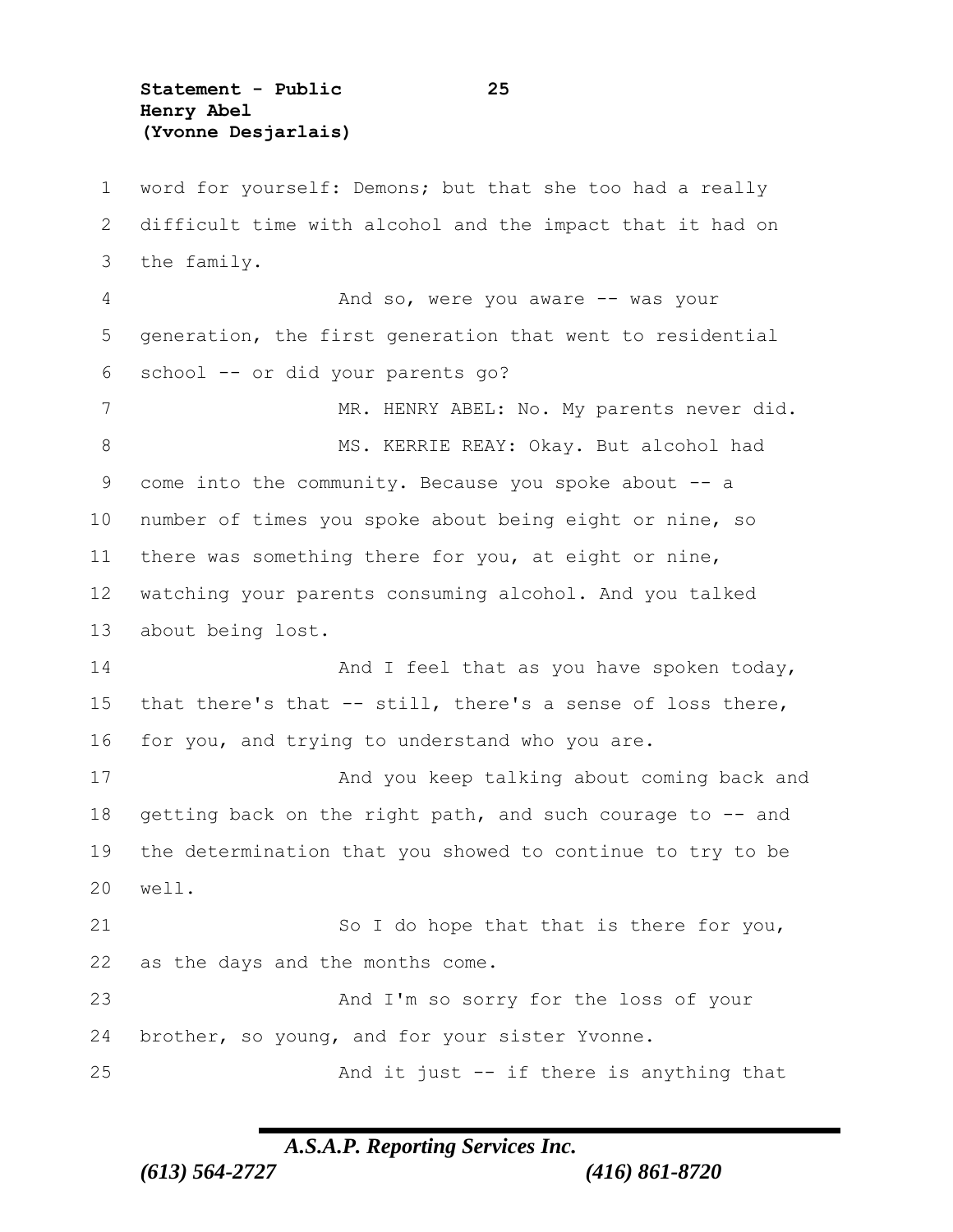**Statement - Public 26 Henry Abel (Yvonne Desjarlais)**

 you would like to add in your own language or if there is anything that you would like to say, then you are more than welcome to continue. Sorry. I did have one question. You talked about Yvonne in residential school. Did Yvonne ever share with you, or did your brother and you ever share about your experiences at residential school? 8 MR. HENRY ABEL: No. MS. KERRIE REAY: Did you feel that there were secrets? 11 MR. HENRY ABEL: Hm-- no. MS. KERRIE REAY: No? Okay. Okay. But a great deal of pain? 14 MR. HENRY ABEL: Yes, great pain and being apart. 16 MS. KERRIE REAY: Yes. And that sense of loss? Yes. Would you like to close and -- in your language? MR. HENRY ABEL: Yes, okay. I will do that. MS. KERRIE REAY: Okay; unless there's something else you would like to add. MR. HENRY ABEL: No. I will just close now and stop now. 25 MS. KERRIE REAY: Okay.

*A.S.A.P. Reporting Services Inc.*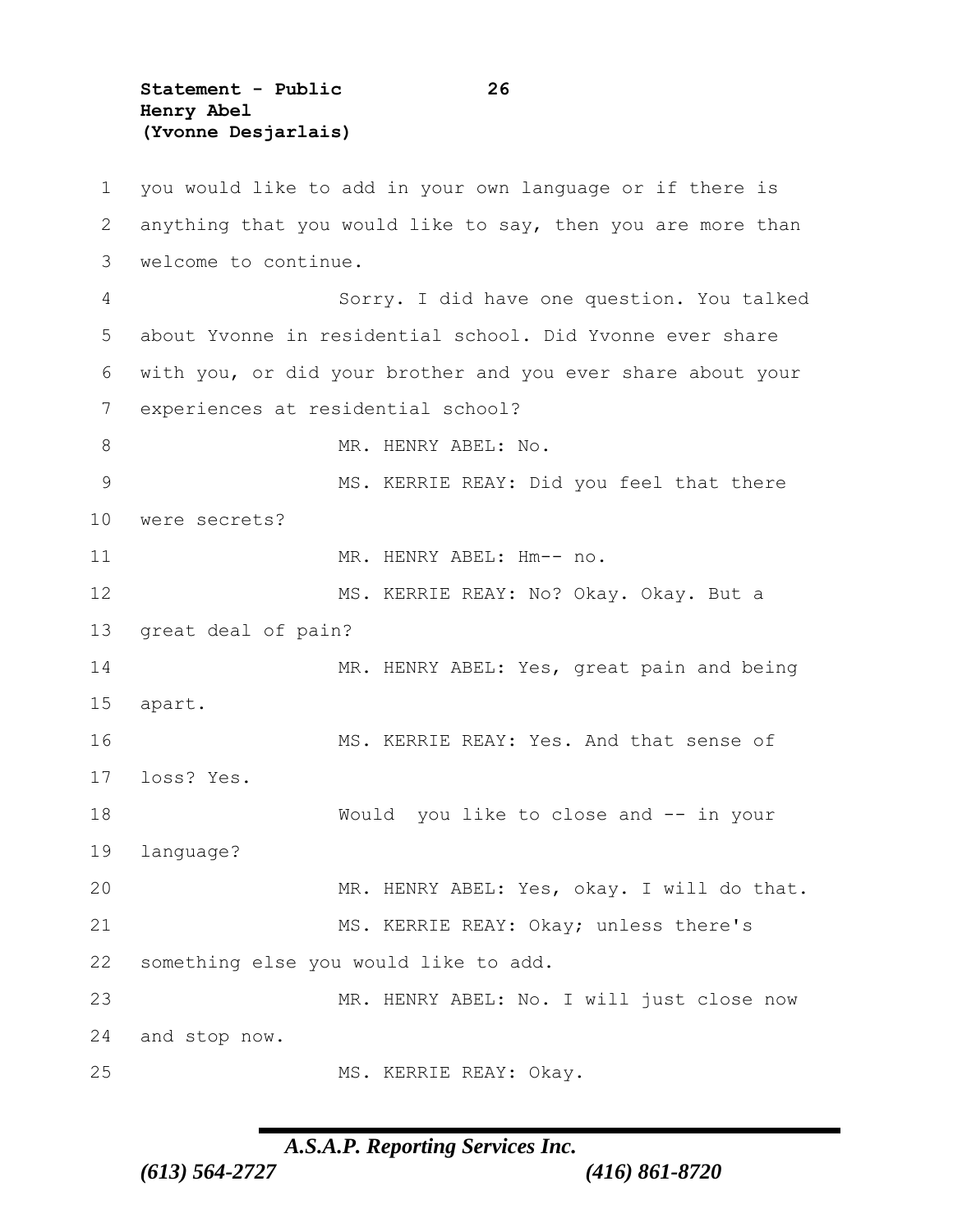**Statement - Public 27 Henry Abel (Yvonne Desjarlais)**

1 MR. HENRY ABEL: And what I was also 2 mention about is the living conditions and one store that 3 the community has and -- 4 MS. KERRIE REAY: Okay; and the experience 5 of racism. 6 MR. HENRY ABEL: The spread of racism. 7 MS. KERRIE REAY: Okay. 8 MR. HENRY ABEL: But I'm okay with that in 9 here. 10 MS. KERRIE REAY: Are you sure? 11 MR. HENRY ABEL: Yes. I'm okay. 12 MS. KERRIE REAY: Okay. All right, then. If 13 you would like to close in your language, or a few words in 14 English and then in to close in your own language? 15 MR. HENRY ABEL: Yes. Okay. 16 MS. KERRIE REAY: I'll leave that with you. 17 MR. HENRY ABEL: (Native language) 18 I would like to thank the people that put 19 this together, this Missing and Murdered Women's 20 conference. It's been a pleasure to be here, be here and 21 share part of my story. 22 And my recommendation is to respect each 23 other and work together in ways that are positive. It could 24 be in dancing, singing, get together as a whole and do 25 things that are positive.

## *A.S.A.P. Reporting Services Inc. (613) 564-2727 (416) 861-8720*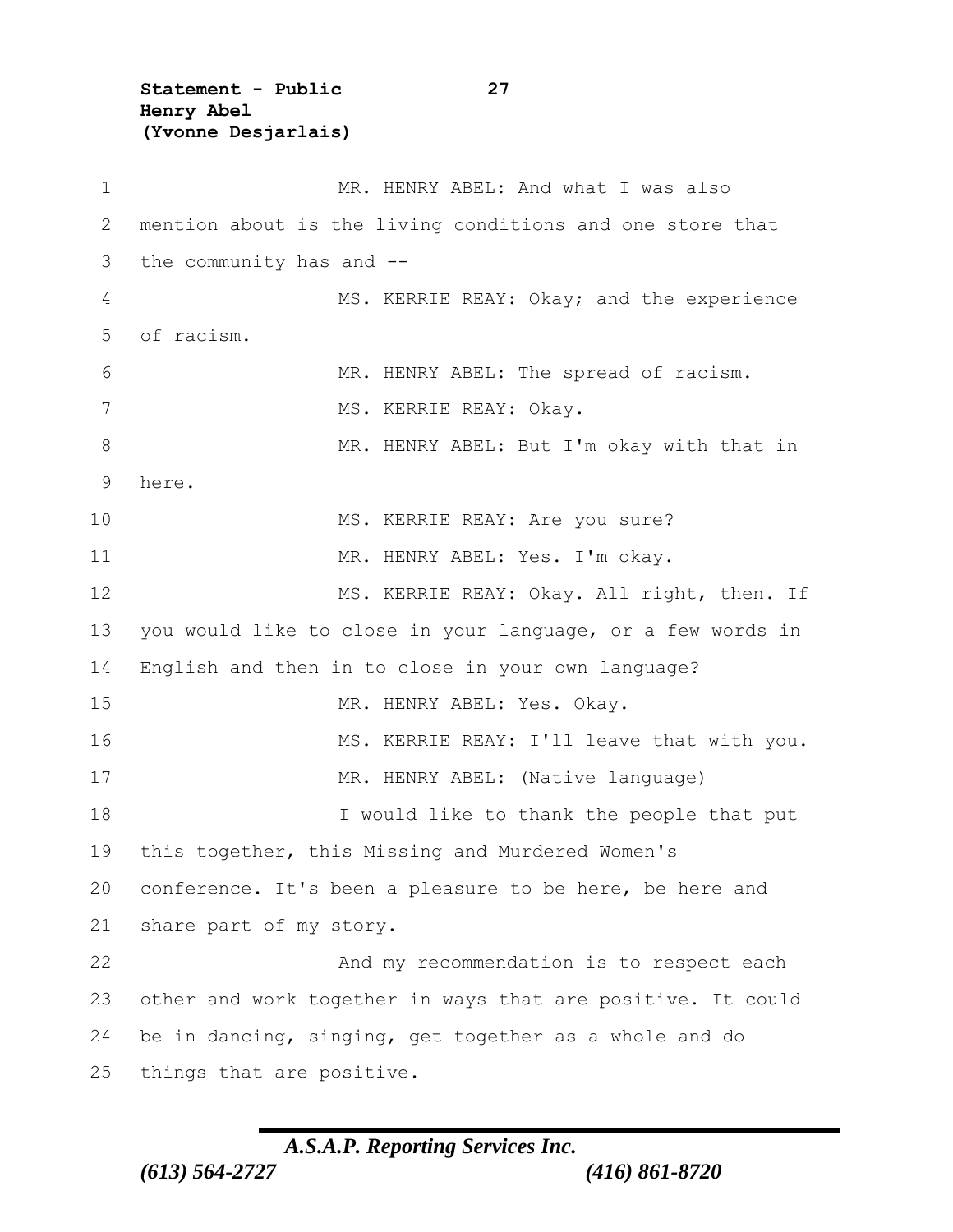**Statement - Public 28 Henry Abel (Yvonne Desjarlais)**

- 1 (Native language) thank you.
- 2 MS. KERRIE REAY: Thank you.
- 3 --- Whereupon the recording ends.